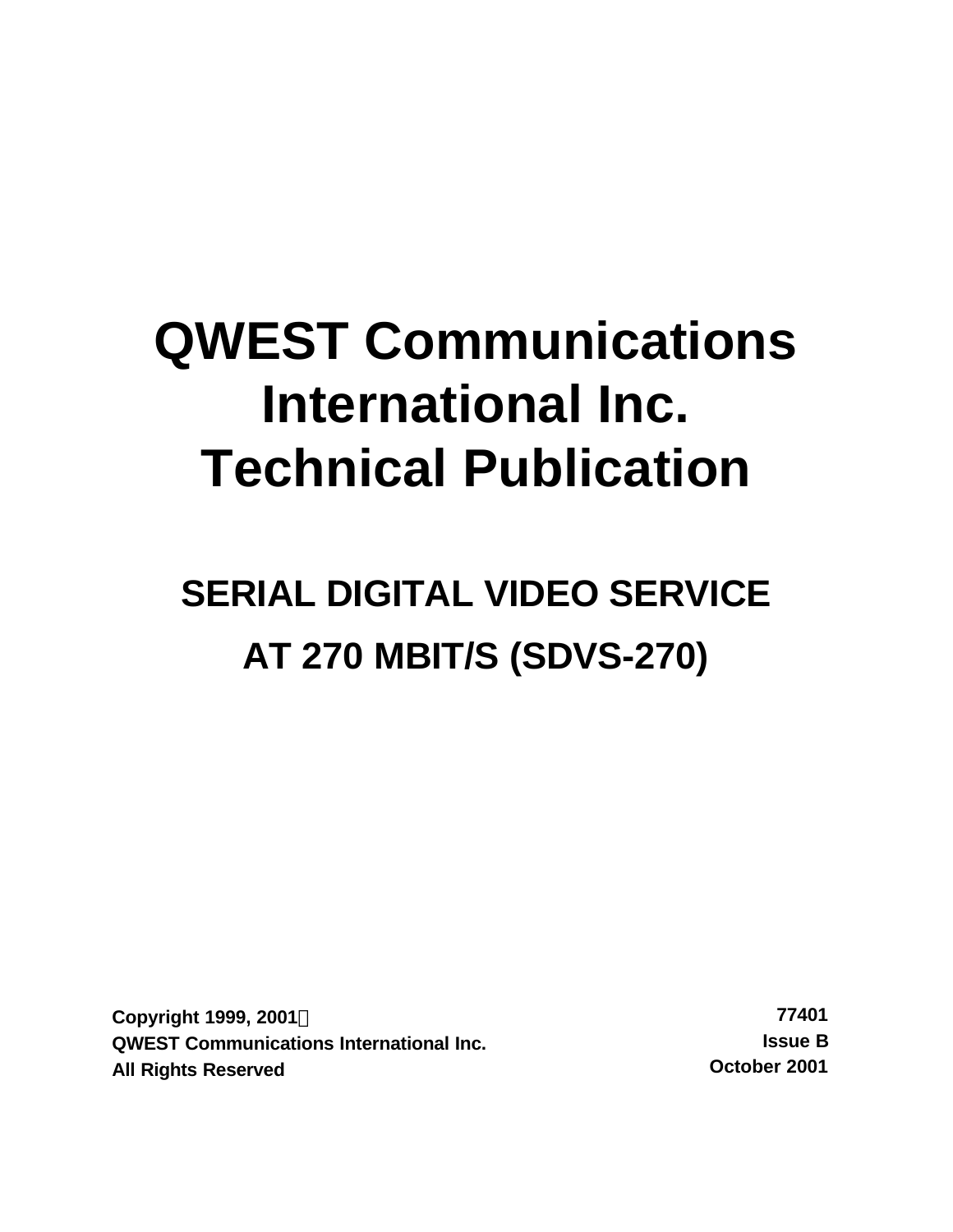#### NOTICE

This technical publication describes the Serial Digital Video Service at 270 Mbit/s (SDVS-270) offered by QWEST to its customers for Interstate Access and Intrastate Nonaccess Services.

QWEST Communications International Inc. reserves the right to revise this document for any reason, including but not limited to, conformity with standards promulgated by various governmental or regulatory agencies; utilization of advances in the state of the technical arts; or to reflect changes in the design of equipment, techniques, or procedures described or referred to herein.

Liability to anyone arising out of use or reliance upon any information set forth herein is expressly disclaimed, and no representation or warranties, expressed or implied, are made with respect to the accuracy or utility of any information set forth herein.

This document is not to be construed as a suggestion to any manufacturer to modify or change any of its products, nor does this publication represent any commitment by QWEST Communications International Inc. to purchase any specific products. Further, conformance to this publication does not constitute a guarantee of a given supplier's equipment and/or it's associated documentation.

Future issues of Technical Publication 77401 will be announced to the industry at least 45 days prior to the issuance date. This notice, which will come through our standard customer notification channels, will allow the customer time to comment on the proposed revisions.

Ordering information for QWEST Publications can be obtained from the Reference Section of this document.

If further information is required, please contact:

QWEST Communications International Inc. Manager – New Services Planning 700 W. Mineral Ave. MN-F15.15 Littleton, CO 80120 (303) 707-7107 (303) 707-9497 Fax # E-mail: jhsmit2@qwest.com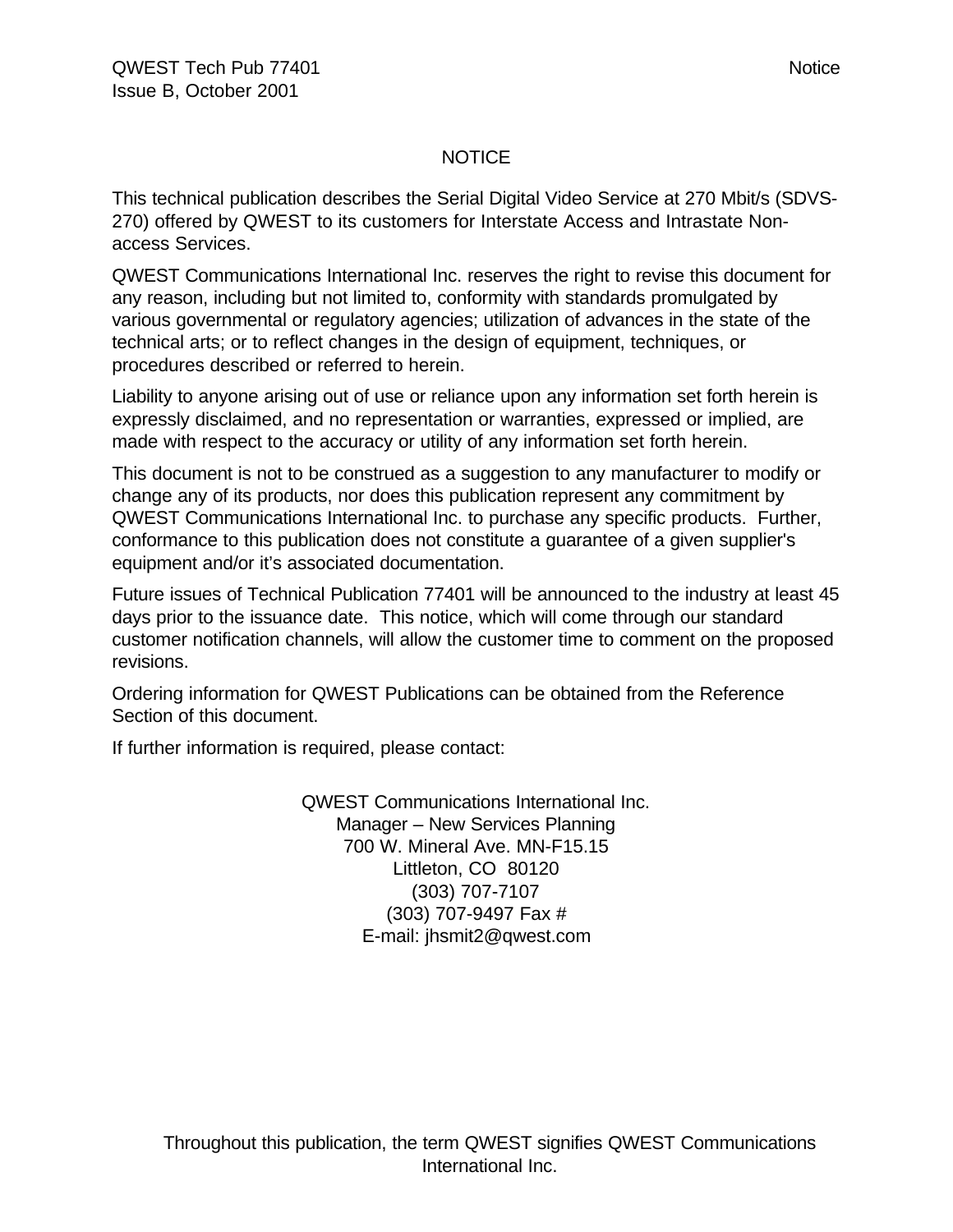#### COMMENTS on PUB 77401

#### PLEASE TEAR OUT AND SEND YOUR COMMENTS/SUGGESTIONS TO:

QWEST Corporation Manager – New Services Planning 700 W. Mineral Ave. MN-F15.15 Littleton, CO 80120 (303) 707-7107 (303) 707-9497 Fax # E-mail: jhsmit2@qwest.com

Information from you helps us to improve our Publications. Please take a few moments to answer the following questions and return to the above address.

| Was this Publication valuable to you in understanding  |            |     |
|--------------------------------------------------------|------------|-----|
| The technical parameters of our service?               | YES.       | NO. |
| Was the information accurate and up-to-date?           | YES.       | NO. |
| Was the information easily understood?                 | YES        | NO. |
| Were the contents logically sequenced?                 | YES        | NO. |
| Were the tables and figures understandable and helpful | <b>YES</b> | NO. |
| Were the pages legible?                                | YES.       | NO. |

If you answered NO to any of the questions and/or if you have any other comments or suggestions, please explain:

| (Attach additional sheet, if necessary) |  |
|-----------------------------------------|--|
| Date _________                          |  |
| Company                                 |  |
| <b>Address</b>                          |  |
| <b>Telephone Number</b>                 |  |
| E-Mail                                  |  |
|                                         |  |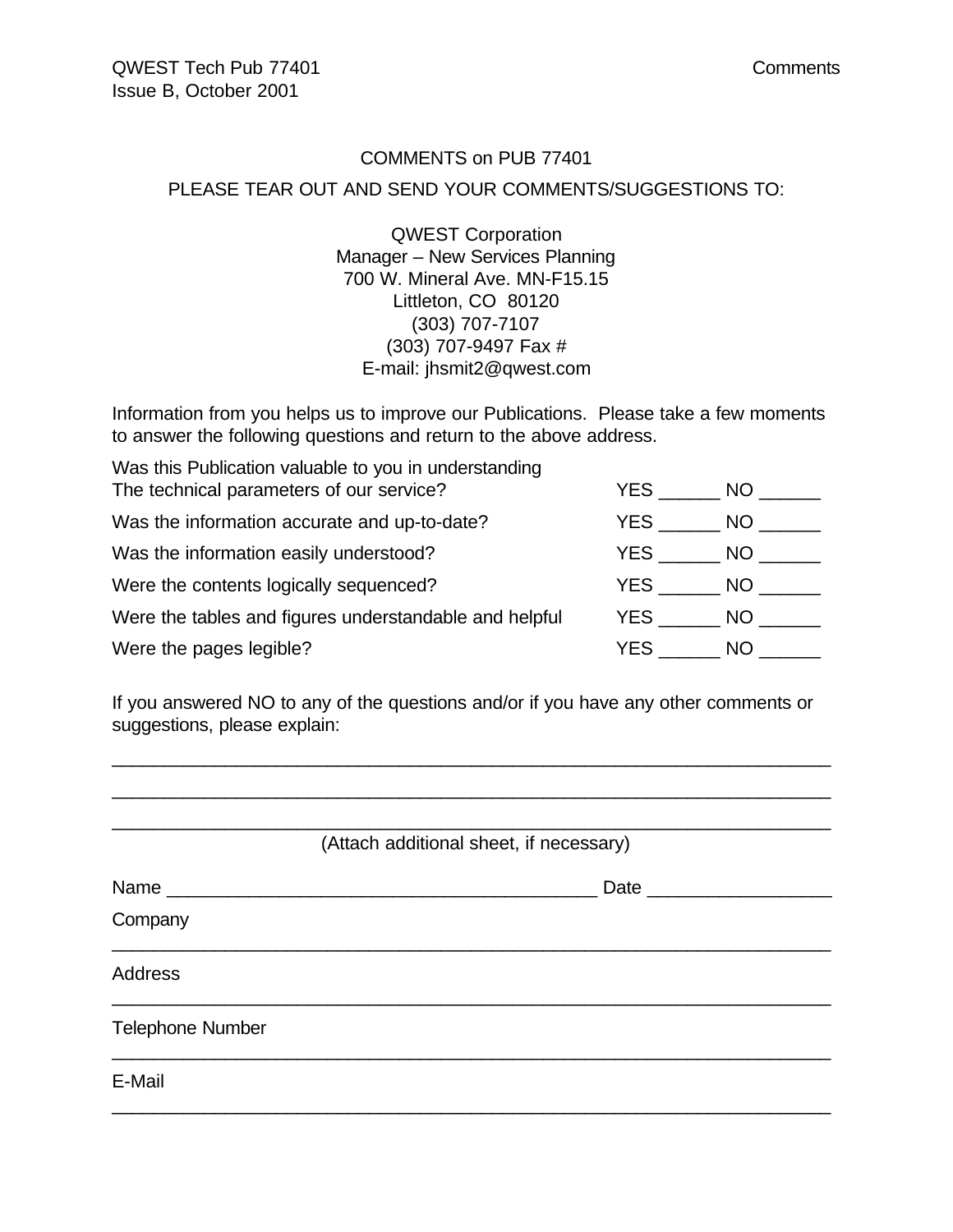# **Chapter and Section**

## Page

| 1.               | 1.1<br>1.2<br>1.3<br>1.4                                                                                                                                     |
|------------------|--------------------------------------------------------------------------------------------------------------------------------------------------------------|
| 2.               | 2.1<br>2.2                                                                                                                                                   |
| 3.               | 3.1<br>3.2<br>Valid Network Channel/Network Channel Interface<br>3.3                                                                                         |
| $\overline{4}$ . | 4.1<br>4.2<br>4.3<br>4.4<br>4.5                                                                                                                              |
| 5.               | 5.1<br>5.2                                                                                                                                                   |
| 6.               | 6.1<br>6.2                                                                                                                                                   |
| 7.               | American National Standards Institute Documents  7-1<br>7.1<br>7.2<br>Society of Motion Picture and Television Engineers Documents  7-1<br>7.3<br>7.4<br>7.5 |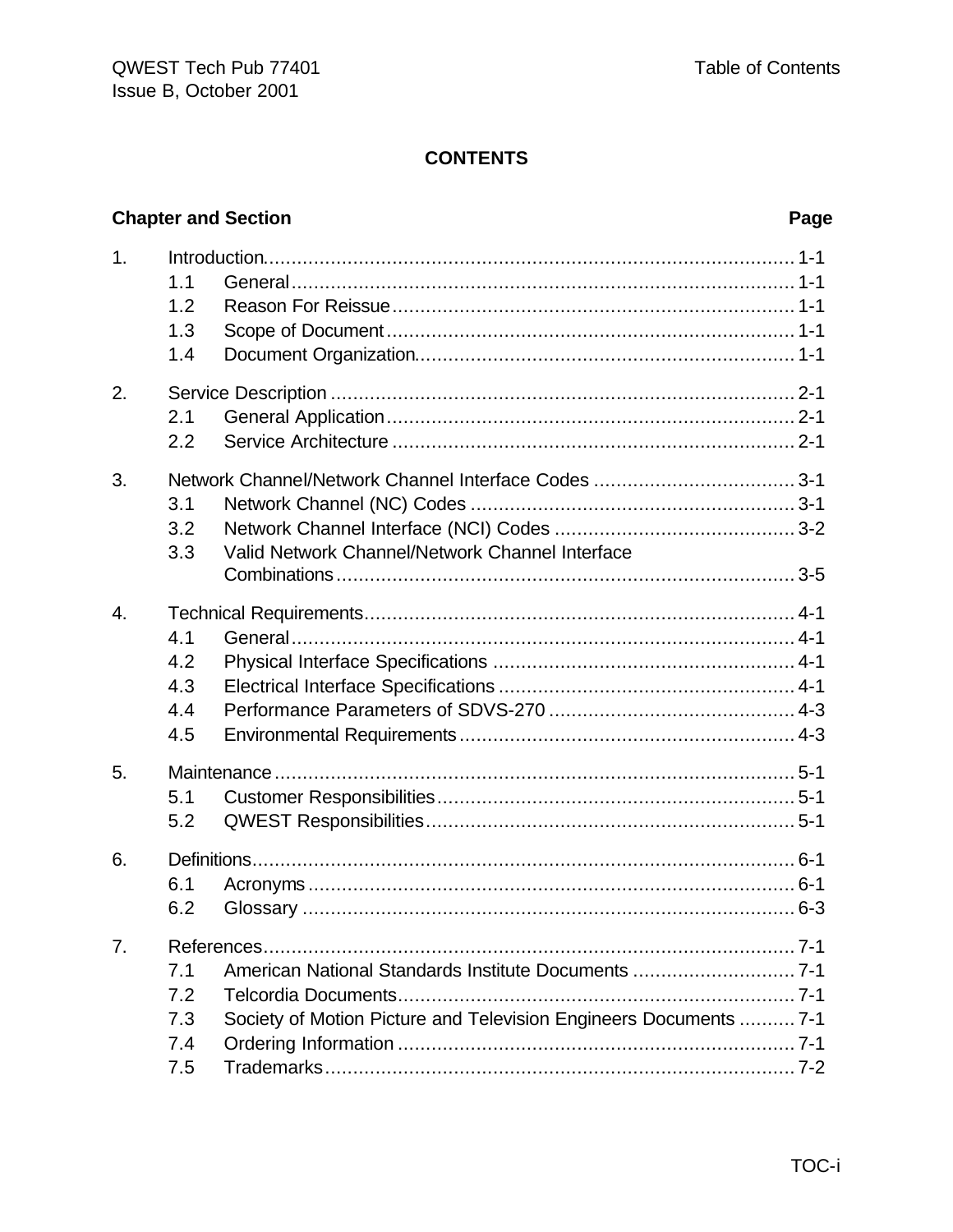# **CONTENTS (Continued)**

#### **Figures Page**

| 4-1 Configuration for Physical and Electrical Interfaces for SDVS-270 4-1   |  |
|-----------------------------------------------------------------------------|--|
| 4-2 Serial Digital Waveform Eye Pattern for 270 Mbit/s SDI Video Signal 4-2 |  |

### **Tables**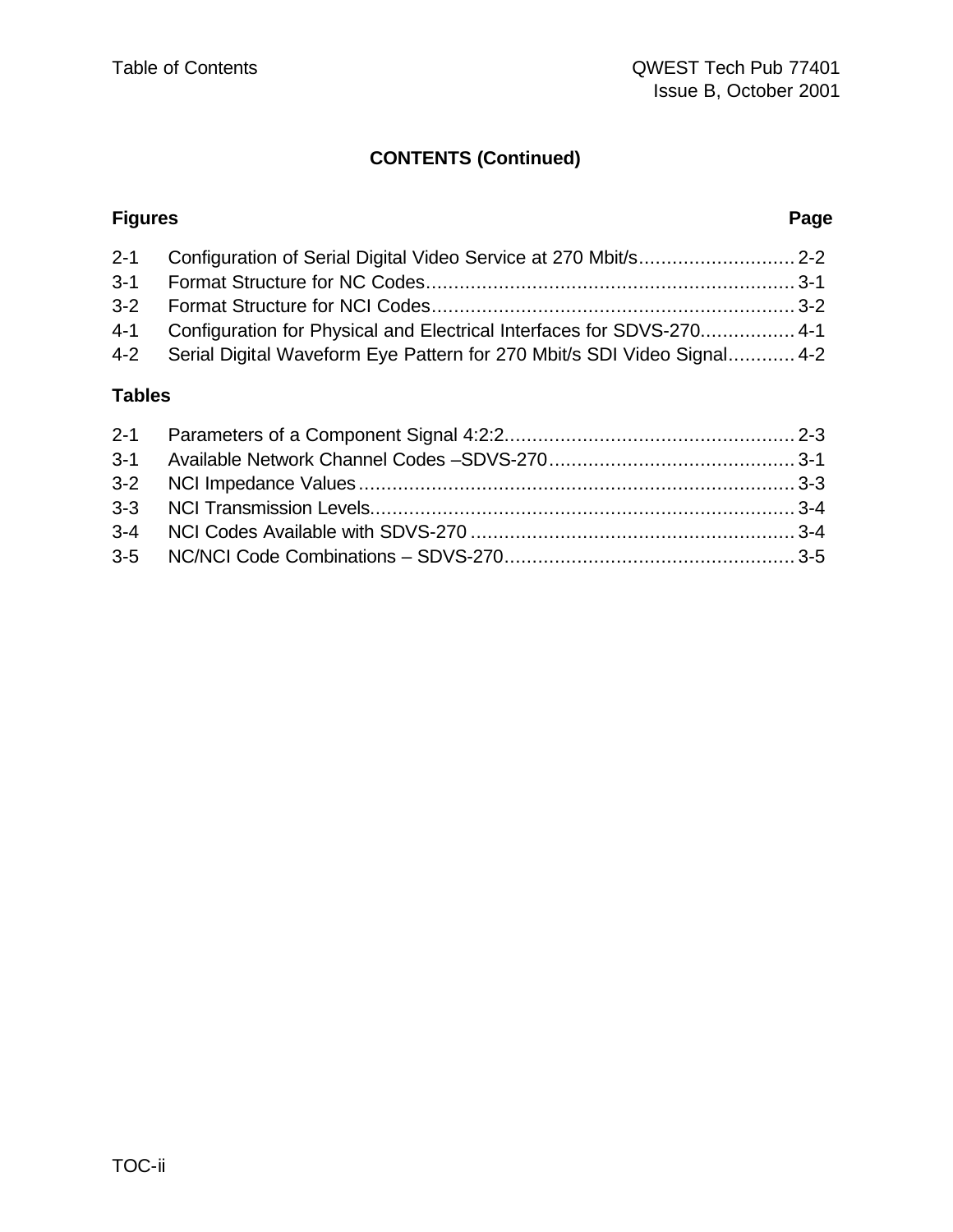# **Chapter and Section Page**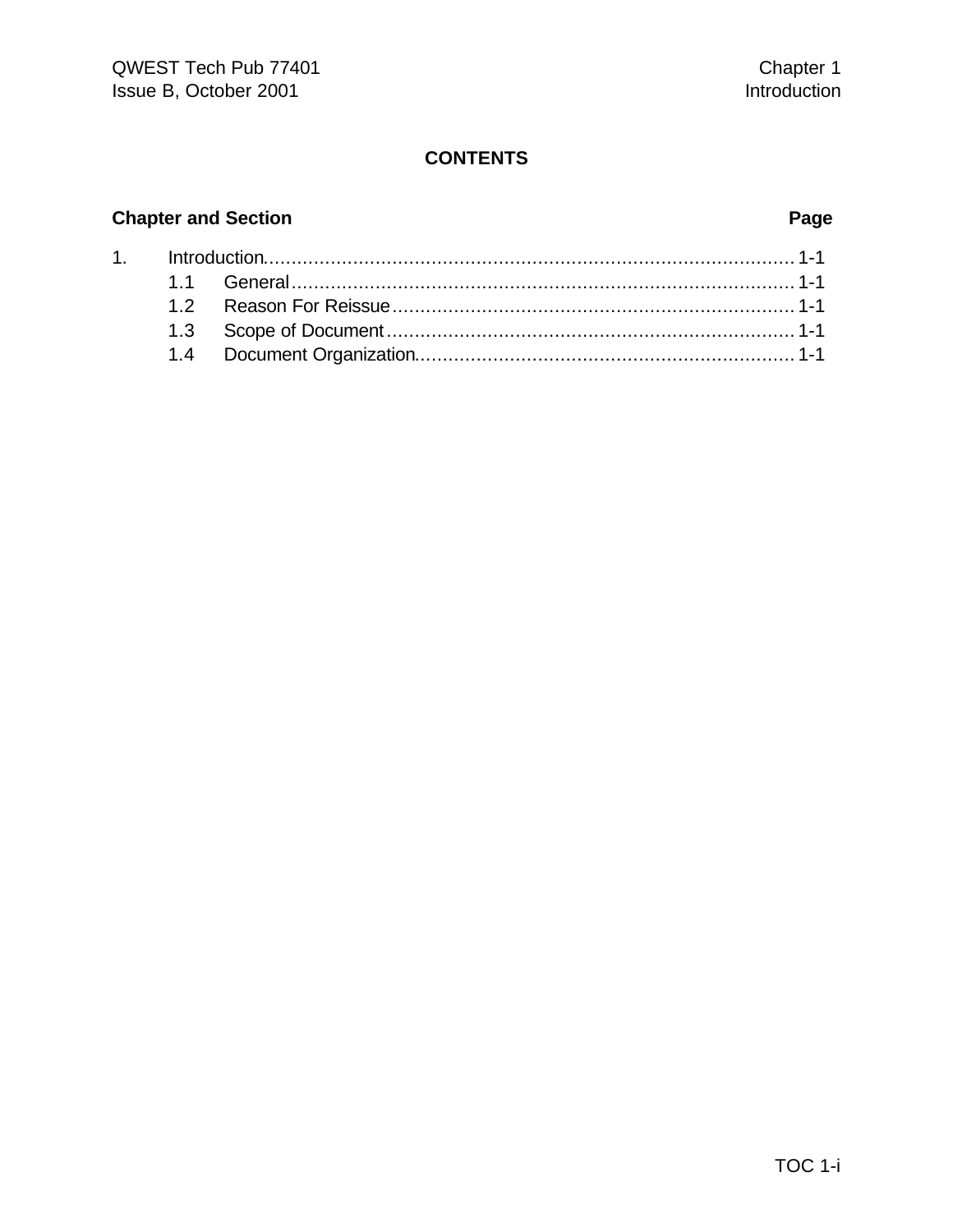#### **1. Introduction**

#### **1.1 General**

This technical publication describes the Serial Digital Video Service at 270 Mbit/s (SDVS-270) offered by QWEST to its customers for Interstate Access and Intrastate Nonaccess Services.

#### **1.2 Reason For Reissue**

To show QWEST Communications International Inc. as the owner of this publication and the one to contact concerning the content.

#### **1.3 Scope of Document**

This service is typically used by network television broadcasters, production studios and other video customers that require very high quality video. This service provides transmission of a 270 Mbit/s serial digital interface (SDI) video signal that is derived from a National Television Systems Committee (NTSC) System M signal, employing a format of 525 lines and 60 fields per second for digital television equipment operating with 4:2:2 component signals. This document covers distinguishing service features, technical specifications and defines valid interfaces.

Throughout this publication, the video signal used in this service shall be referred to as a 270 Mbit/s SDI video signal. Another term, D1, is commonly used in the television industry to indicate component digital video and is sometimes used in the context of SDI. However, for the sake of uniformity it will not be referenced in this document.

The customer will use this document to understand the technical features of this service offering. This document will aid the customer in ordering the service and provide an understanding of what the technical specifications of signals will be at the network interface to the customer, as well as system performance parameters and responsibilities for the service by QWEST and the customer.

#### **1.4 Document Organization**

This document is organized in a manner so that the reader will understand what is being delivered to the customer.

- Chapter 1, Introduction
- Chapter 2, Service Description
- Chapter 3, Network Channels and Interfaces
- Chapter 4, Technical Requirements (Note: Service performance parameters are shown in this chapter)
- Chapter 5, Maintenance of Service
- Chapter 6, Definitions of Terms and list of Acronyms
- Chapter 7, References to all related technical documents and ordering procedures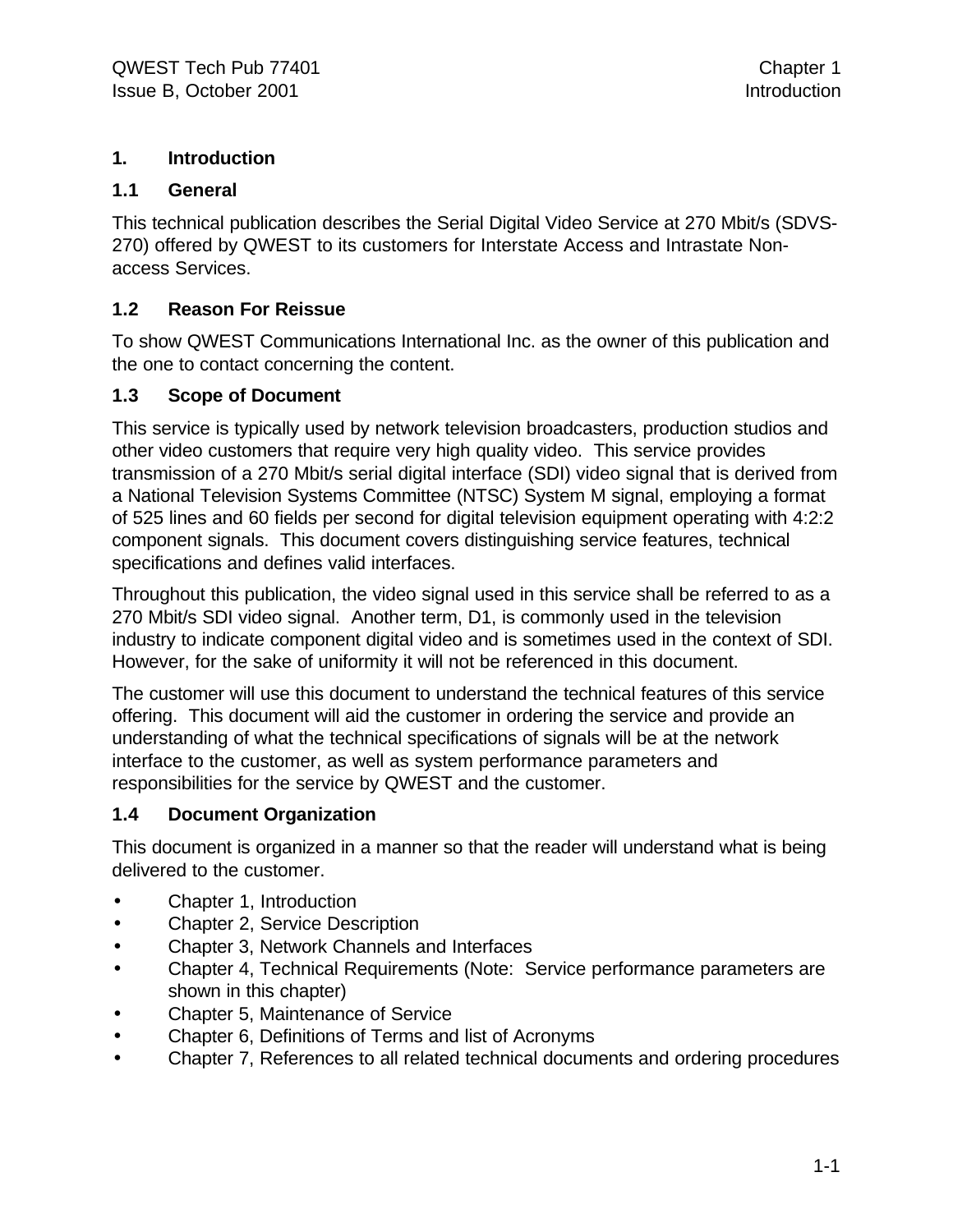|                |            | <b>Chapter and Section</b>                                                                                                       | Page |
|----------------|------------|----------------------------------------------------------------------------------------------------------------------------------|------|
| 2.             | 2.1<br>2.2 | 2.2.1 Transmission Equipment and Facilities Configuration 2-1<br>2.2.2 Technical Characteristics of a Component Video Signal 2-2 |      |
| <b>Figures</b> |            |                                                                                                                                  |      |
| $2 - 1$        |            |                                                                                                                                  |      |
| <b>Tables</b>  |            |                                                                                                                                  |      |
|                |            |                                                                                                                                  |      |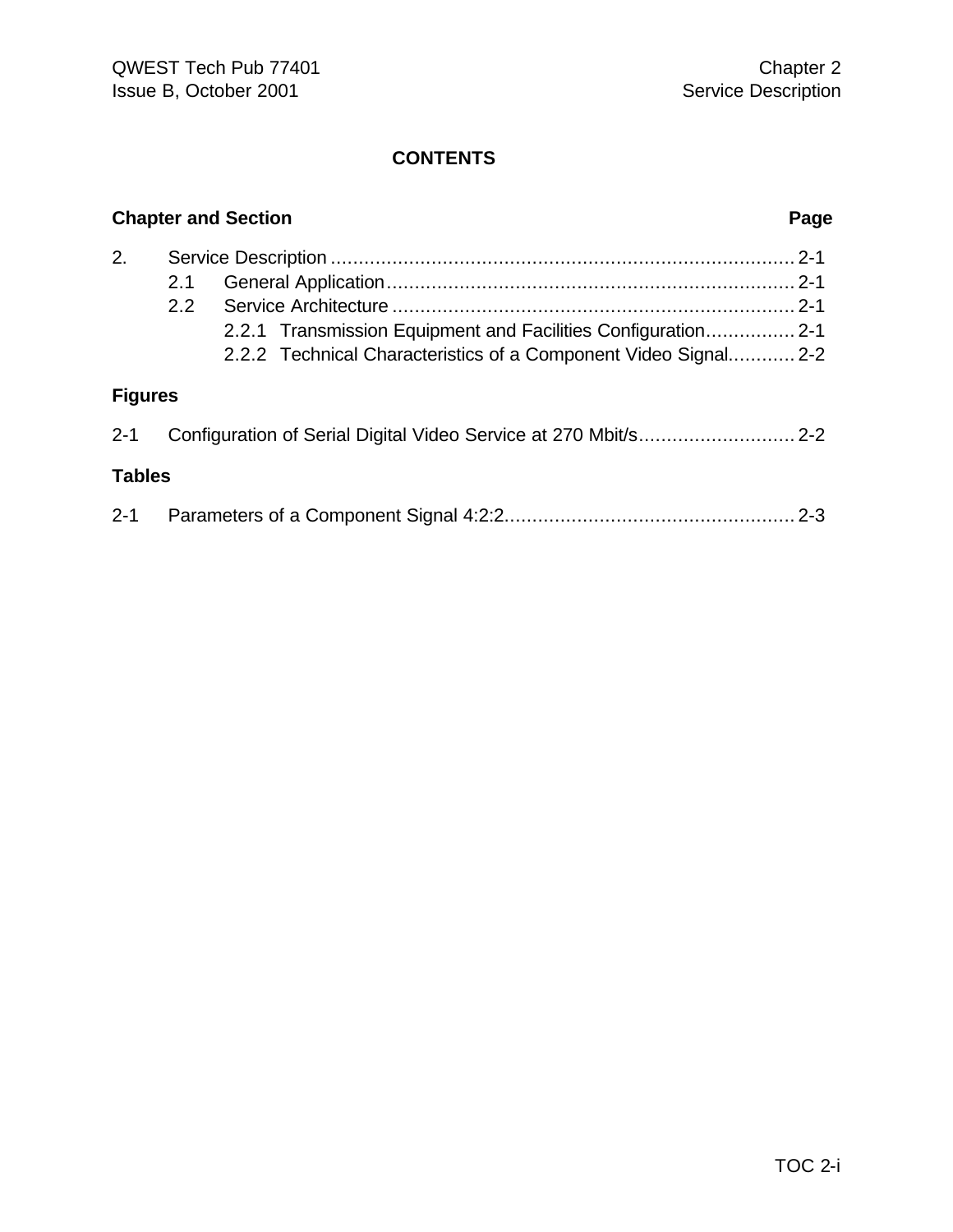#### **2. Service Description**

#### **2.1 General Application**

The Serial Digital Video Service at 270 Mbit/s (SDVS-270) offered by QWEST is designed for one-way, point-to-point applications.

This service is provided over standard fiber optic facilities for transporting a video signal that has been encoded to 270 Mbit/s in conformance with NTSC System M (525 lines and 60 fields per second) digital television equipment. The equipment deployed for this service operates according to specifications of the standard document SMPTE 259M-1997 *Television -- 10-Bit 4:2:2 Component and 4fsc Composite Digital Signals -- Serial Digital Interface*. The customer may also include ancillary data (for audio and data services) in this transport stream that will be passed transparently and not appear separately at the network interface. The customer will perform their own coding of the NTSC 4:2:2 component signal and any ancillary data into a 270 Mbit/s SDI video signal that conforms to the transmission requirements outlined in Chapter 4, Technical Requirements, of this document, and related coding specifications of standard document SMPTE 259M. Application examples include transport for an inter-production house, venue to studio, venue to carrier point-of-presence (POP), studio to master broadcast antenna and studio to satellite uplink site.

#### **2.2 Service Architecture**

#### **2.2.1 Transmission Equipment and Facilities Configuration**

QWEST will provide an electrical interface and physical channel connection as described in this publication. The transport facilities will use fiber optic transmission facilities between the end-user or carrier premises and the serving QWEST Central Office. When there are interoffice facilities required for greater distances, fiber optics will be used as well. See Figure 2-1 for a general view of this configuration.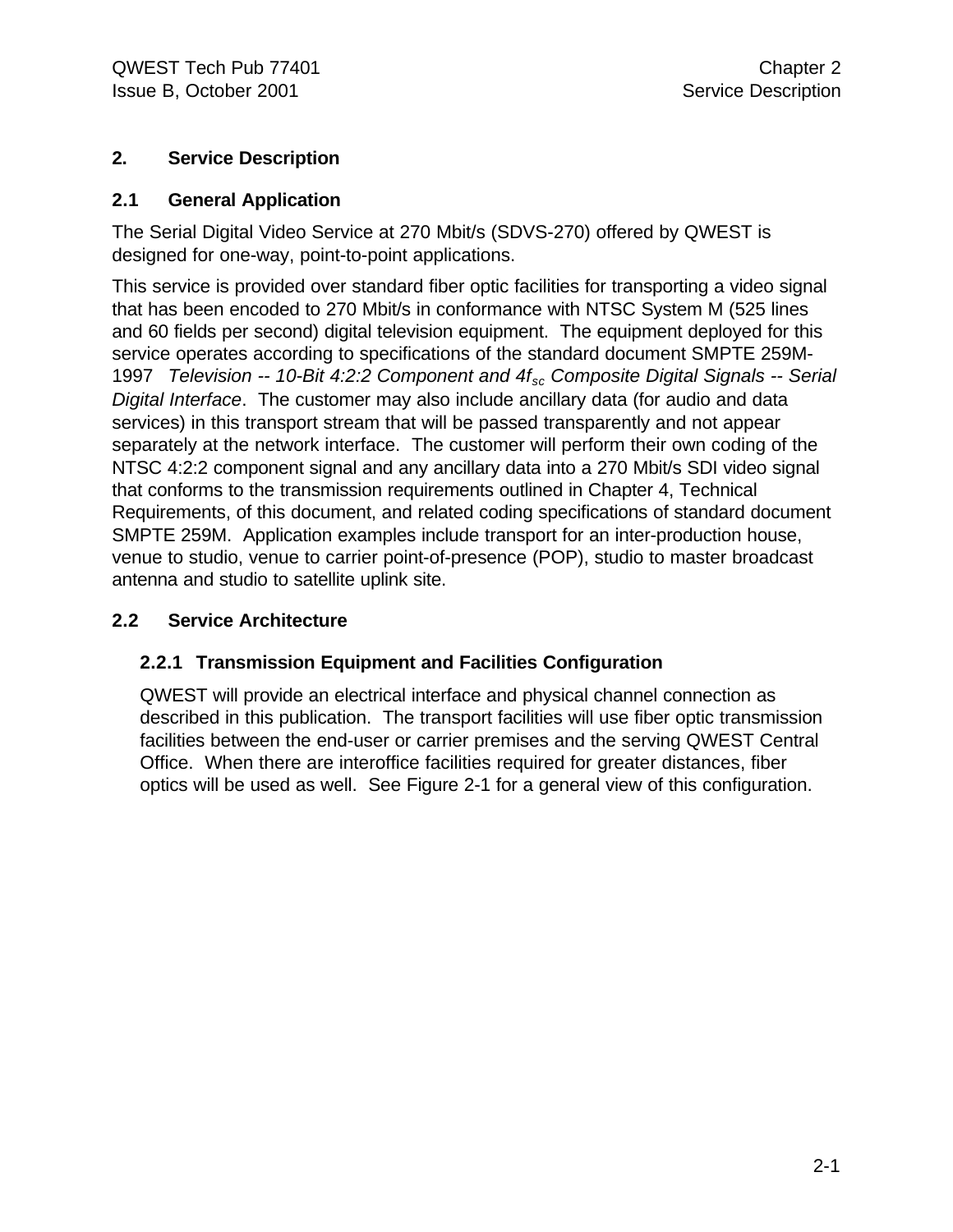

**Figure 2-1** Configuration of Serial Digital Video Service at 270 Mbit/s

#### **2.2.2 Technical Characteristics of a Component Video Signal**

It is important to understand the basic technical characteristics of a component video signal and how the bit rate of this video signal is determined.

A "4:2:2" component video signal is originated at the customer source by a color television camera or video tape recorder and retained in that format for best quality. The mathematical expression 4:2:2 is shorthand notation used in the television industry to indicate a component signal that makes use of the primary color signals red, green and blue (RGB). A color television camera delivers a component signal that is also depicted as Y for luminance and B-Y and R-Y for color difference signals. The number "4" refers to the luminance signal which has a sampling frequency that is approximately four times the NTSC color subcarrier frequency (3.58 MHz), or 13.5 MHz (the actual computed value is 14.3 MHz but 13.5 MHz was chosen to arrive at a compatible international standard). Each of the numbers "2" are also referred to as color difference components and have a sampling frequency that is one-half the luminance frequency or 6.75 MHz. The total of the component frequencies yields a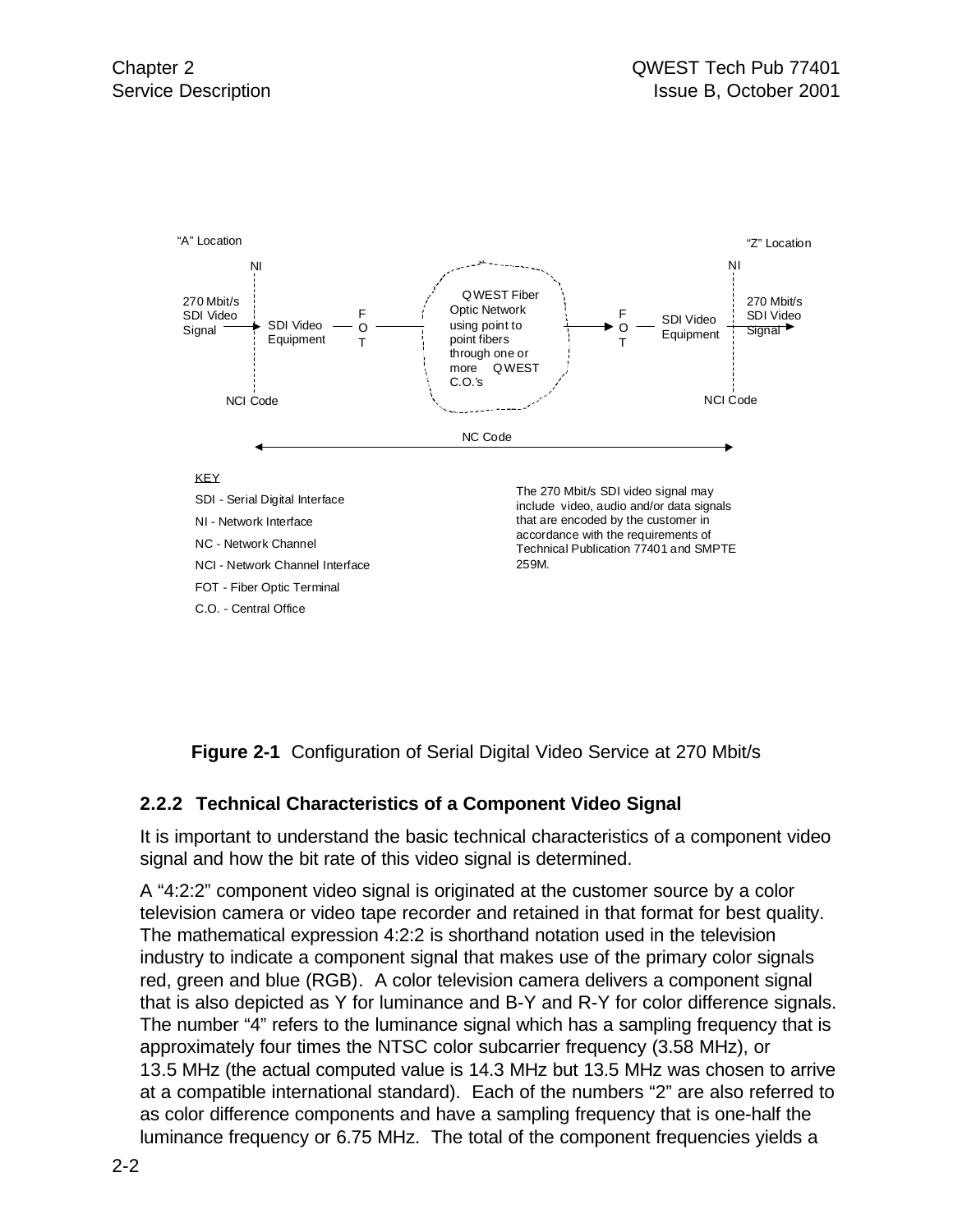total sampling frequency of 27 MHz. Table 2-1 shown below summarizes this information.

| <b>Component Signal</b>    | Component<br>Indicator | Component<br>Numeral | Sampling<br>Frequency, MHz |
|----------------------------|------------------------|----------------------|----------------------------|
| Luminance                  |                        |                      | 13.5                       |
| <b>Color Difference</b>    | B-Y                    |                      | 6.75                       |
| <b>Color Difference</b>    | R-Y                    |                      | 6.75                       |
| <b>Total of Components</b> |                        |                      | 27.0                       |

|  | Table 2-1 Parameters of a Component Video Signal 4:2:2 |  |
|--|--------------------------------------------------------|--|
|  |                                                        |  |

The total bit rate for each SDI video signal is then determined. The signal sampling frequency, 27 MHz, is multiplied by the standard encoding rate, 10 bits per Hz, and the result is 270 Mbit/s.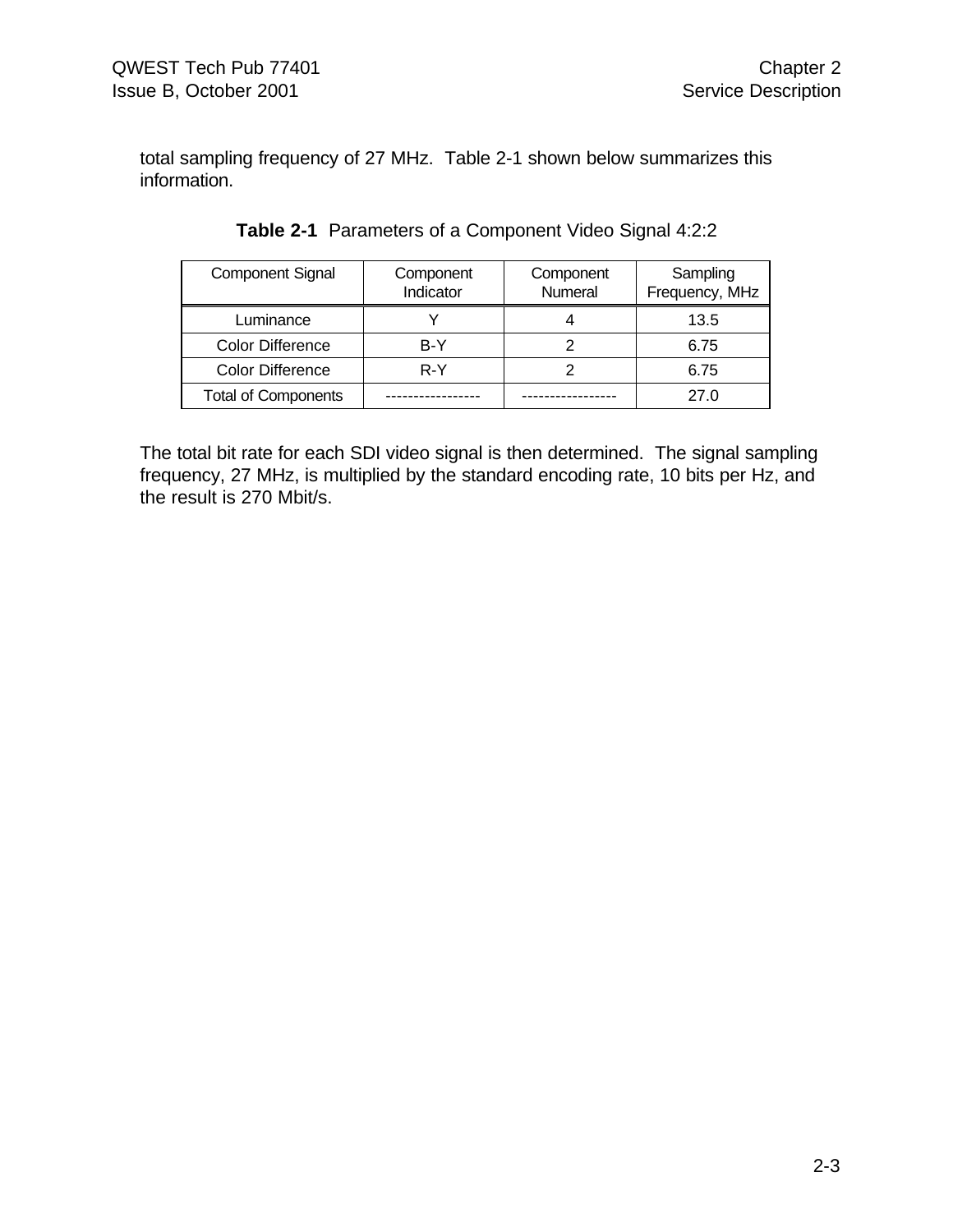|                |     | <b>Chapter and Section</b>                           | Page |
|----------------|-----|------------------------------------------------------|------|
| 3.             |     |                                                      |      |
|                | 3.1 |                                                      |      |
|                |     |                                                      |      |
|                |     |                                                      |      |
|                |     |                                                      |      |
|                | 3.2 |                                                      |      |
|                |     |                                                      |      |
|                |     |                                                      |      |
|                |     | 3.2.3 Available Network Channel Interface Codes 3-5  |      |
|                | 3.3 | Valid Network Channel/Network Channel Interface      |      |
|                |     |                                                      |      |
|                |     | 3.3.1 Serial Digital Video Service at 270 Mbit/s 3-5 |      |
| <b>Figures</b> |     |                                                      |      |
| $3 - 1$        |     |                                                      |      |
| $3 - 2$        |     |                                                      |      |
| <b>Tables</b>  |     |                                                      |      |
| $3 - 1$        |     |                                                      |      |
| $3 - 2$        |     |                                                      |      |
| $3 - 3$        |     |                                                      |      |
| $3 - 4$        |     |                                                      |      |
| $3-5$          |     |                                                      |      |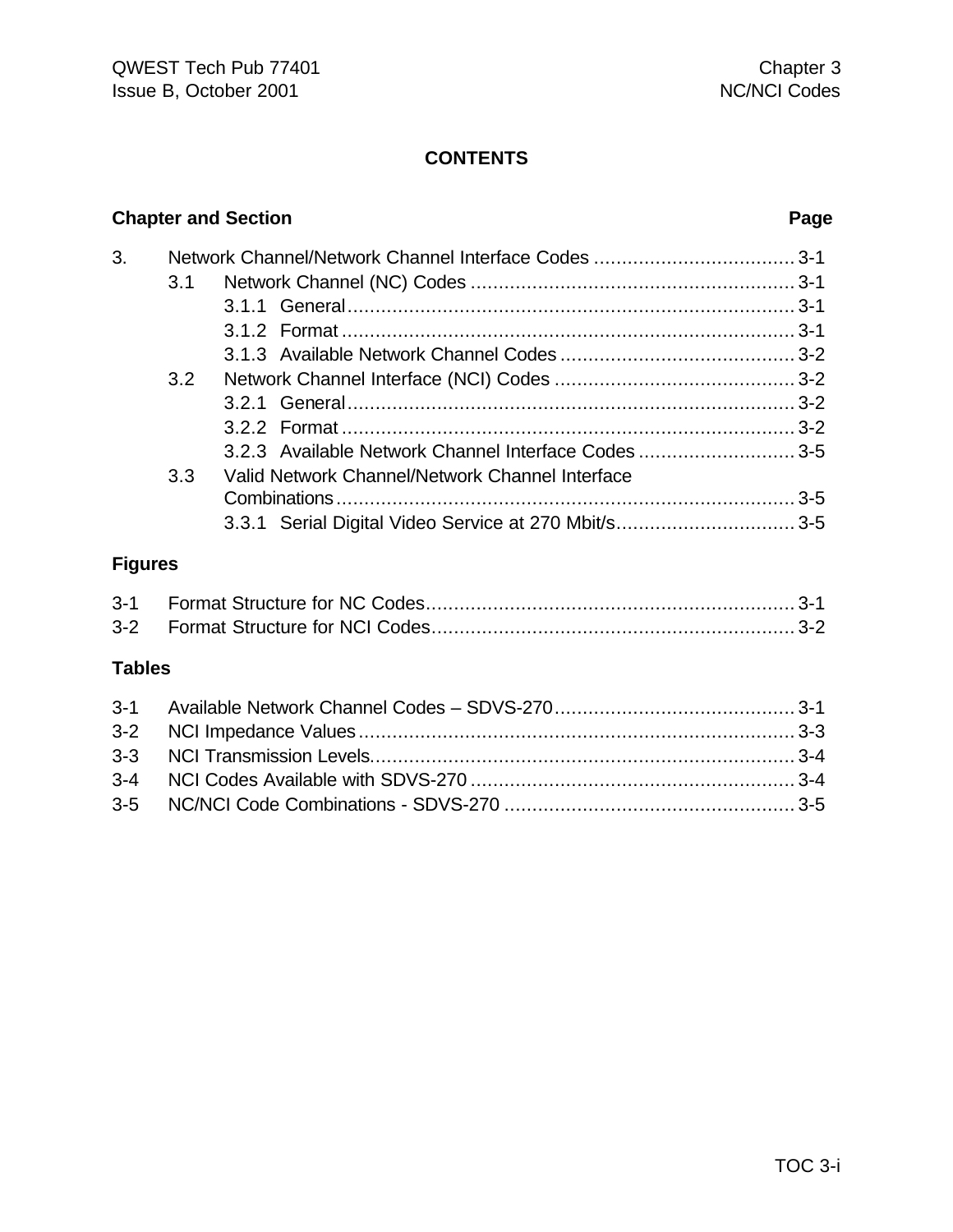#### **3. Network Channel/Network Channel Interface Codes**

#### **3.1 Network Channel (NC) Codes**

#### **3.1.1 General**

Network Channel (NC) codes are a part of the Bellcore COMMON LANGUAGE<sup>®</sup> code set. The NC code is used to identify a channel used with the service. This section identifies the available channels and their NC codes.

#### **3.1.2 Format**

An NC code is a four-character code with two data elements:

Channel Code Optional Feature Code

The format is illustrated in Figure 3-1.

**Network Channel Code**

| Data Element              | Channel Code | <b>Optional Feature Code</b> |          |
|---------------------------|--------------|------------------------------|----------|
| <b>Character Position</b> |              |                              |          |
| Character Key             |              | $X$ or -                     | $X$ or - |

 $X =$  Alphanumeric

 $-$  = Hyphen

#### **Figure 3-1** Format Structure for NC Codes

The **Channel Code** (character positions 1 and 2) is a two-character alpha or alphanumeric code that describes the channel service in an abbreviated form. The channel code will frequently, but not always, be specified as the service code of the special service circuits or the transmission grade of the message trunk circuit. The NC channel code field is always filled.

The **Optional Feature Code** (character positions 3 and 4) is a two-character alpha or alphanumeric or hyphen code that represents the option codes available for each channel code. Varying combinations of this code will allow the customer to enhance the technical performance of the requested channel, or to further identify the type of service. It is also used to specify options such as conditioning, effective 4-wire, multiplexing, etc. The NC optional code field is always filled.

Further information about NC Codes may be found in ANSI T1.223-1991, *Information Interchange — Structure and Representation of Network Channel (NC) and Network Channel Interface (NCI) Codes for the North American Telecommunications System.*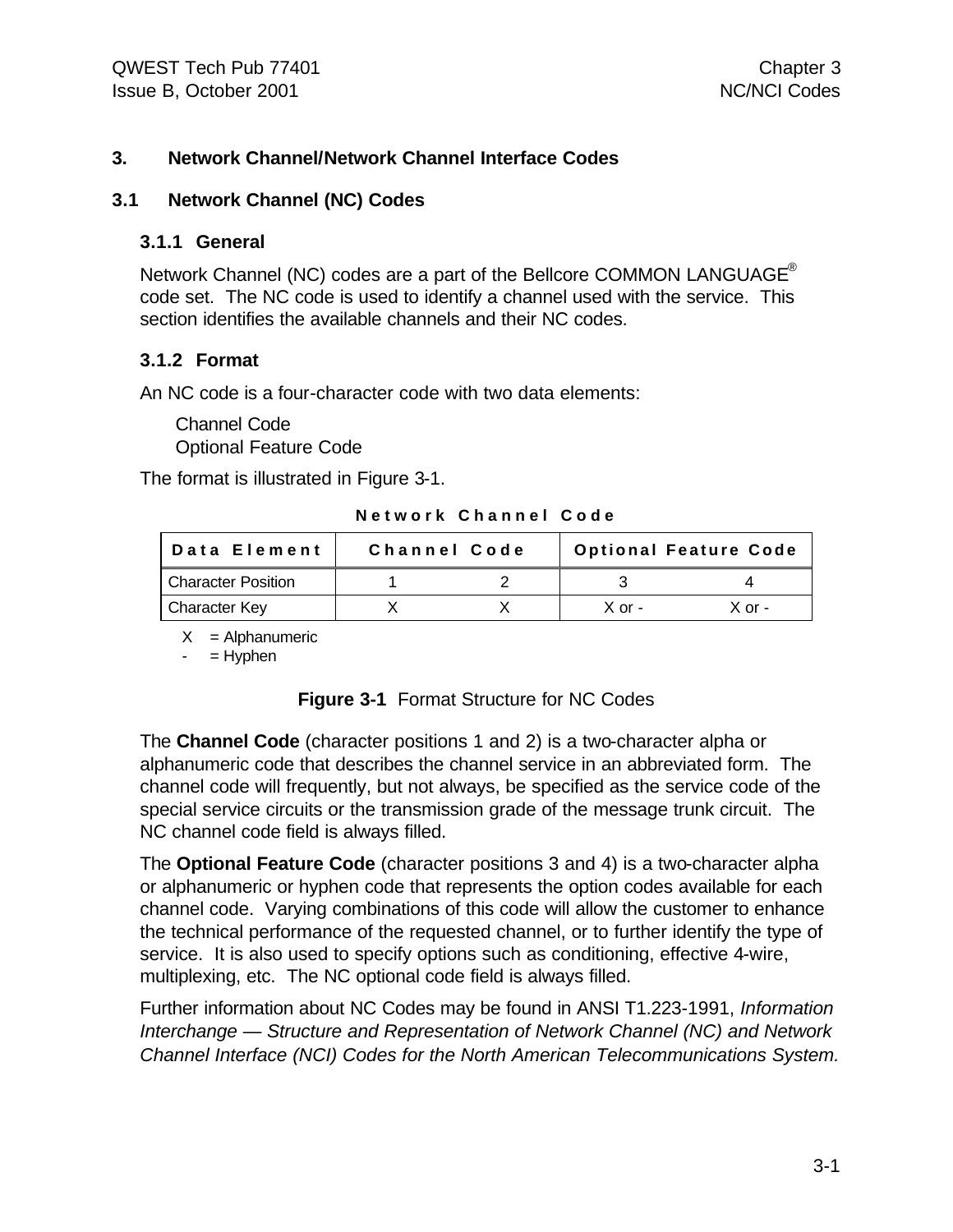#### **3.1.3 Available Network Channel Codes**

Table 3-1 lists the available Network Channel (NC) codes for Serial Digital Video Service at 270 Mbit/s (SDVS-270).

| <b>Network</b><br><b>Channel Code</b> | Description                              |       | <b>NC/NCI</b><br><b>Table</b> |  |
|---------------------------------------|------------------------------------------|-------|-------------------------------|--|
| TD--                                  | Component Serial Digital Video -         | $3-5$ |                               |  |
|                                       | Uncompressed (e.g., 270 Mbit/s) (Note 1) |       |                               |  |
|                                       |                                          |       |                               |  |

Note 1. Refer to ANSI/SMPTE 259M-1997.

#### **3.2 Network Channel Interface (NCI) Codes**

#### **3.2.1 General**

Network Channel Interface (NCI) codes are a part of the COMMON LANGUAGE<sup>®</sup> code set. The NCI code is used to identify a network interface of a service in our mechanized systems. This chapter defines the NCI codes used with 270 Mbit/s SDI Video Transport Service.

#### **3.2.2 Format**

An NCI code is a maximum twelve-character code that consists of five (5) data elements:

Total Conductors Protocol Impedance Protocol Options Transmission Level Point(s) (TLP)

The first three fields are required. The last two are optional. The format is illustrated in Figure 3-2.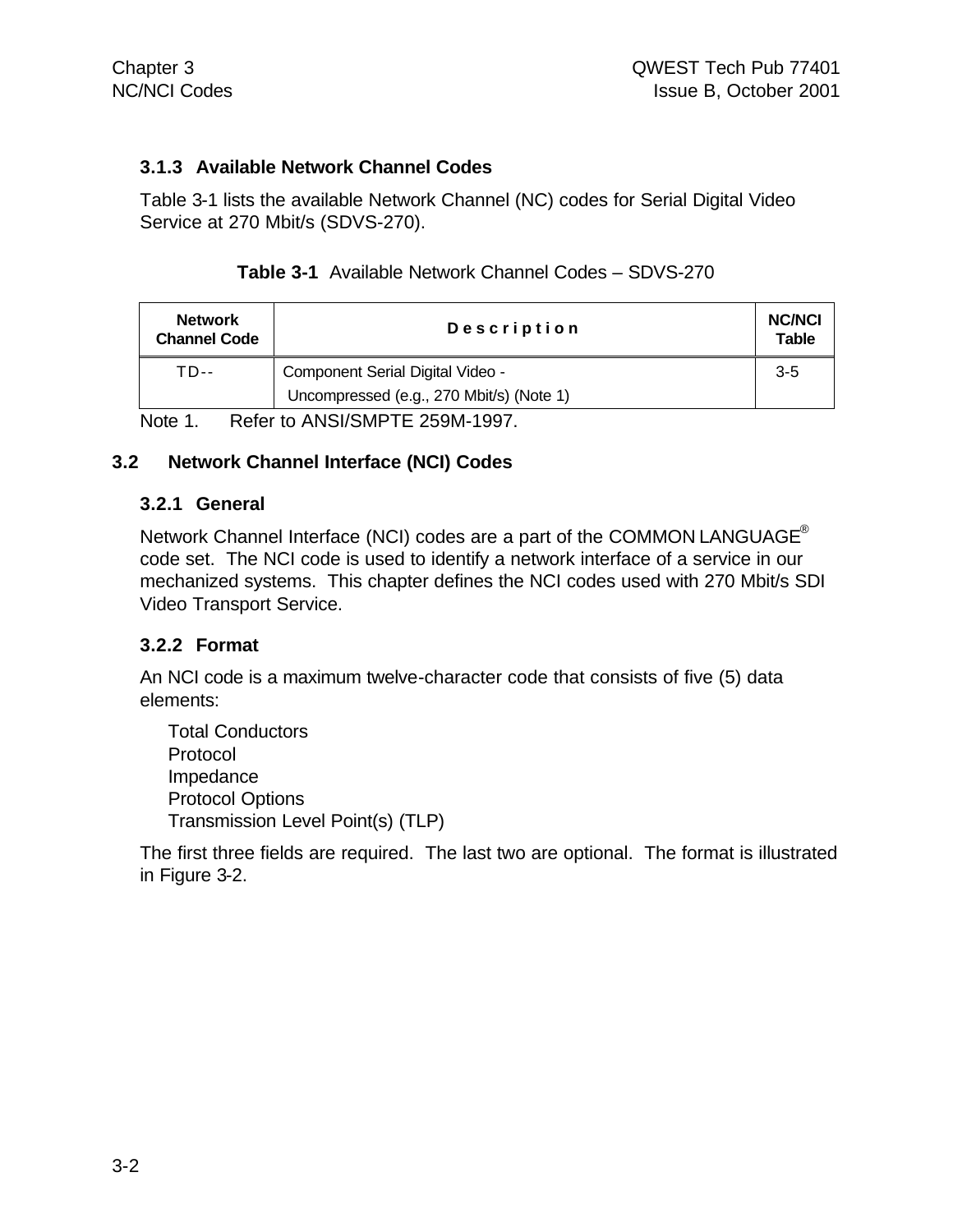| <b>Total Conductors</b> |                | Protocol |   |   | D |   | <b>Protocol Options</b> |   | D         |        | <b>TLP Level</b> |
|-------------------------|----------------|----------|---|---|---|---|-------------------------|---|-----------|--------|------------------|
|                         |                |          |   | m | е |   |                         |   | е         |        | R                |
|                         |                |          |   | р |   |   |                         |   |           |        | е                |
|                         |                |          |   | е |   |   |                         |   |           | a      | c                |
|                         |                |          |   | d | m |   |                         |   | m         | n      | е                |
|                         |                |          |   | a | е |   |                         |   |           | S      |                  |
|                         |                |          |   | n |   |   |                         |   |           | m      | v                |
|                         |                |          |   | c | е |   |                         |   | е         |        | е                |
|                         |                |          |   | е |   |   |                         |   |           |        |                  |
|                         | $\overline{2}$ | 3        | 4 | 5 | 6 | 7 | 8                       | 9 | 10        | 11     | 12               |
| N                       | N              | A        | A | Χ |   | X | X                       | X | $\bullet$ | X or - | X or -           |

#### **Network Channel Interface Code**

 $A = Alpha$ 

 $N =$  Numeric

 $X =$  Alphanumeric

• = Delimiter (normally a period)

 $-$  = Hyphen

#### **Figure 3-2** Format Structure for NCI Codes

**Total Conductors** (character positions 1 and 2) is a two-character numeric code that represents the total number of physical conductors (e.g., wires or fibers) required at the interface. For SDI Service it is always 02.

**Protocol** (character position 3 and 4) is a two-character alpha code that defines requirements for the interface regarding signaling/transmission.

**Impedance** (character position 5) is a one-character alpha or numeric code representing the nominal reference impedance that will terminate the channel for the purpose of evaluating transmission performance. Values are listed in Table 3-2.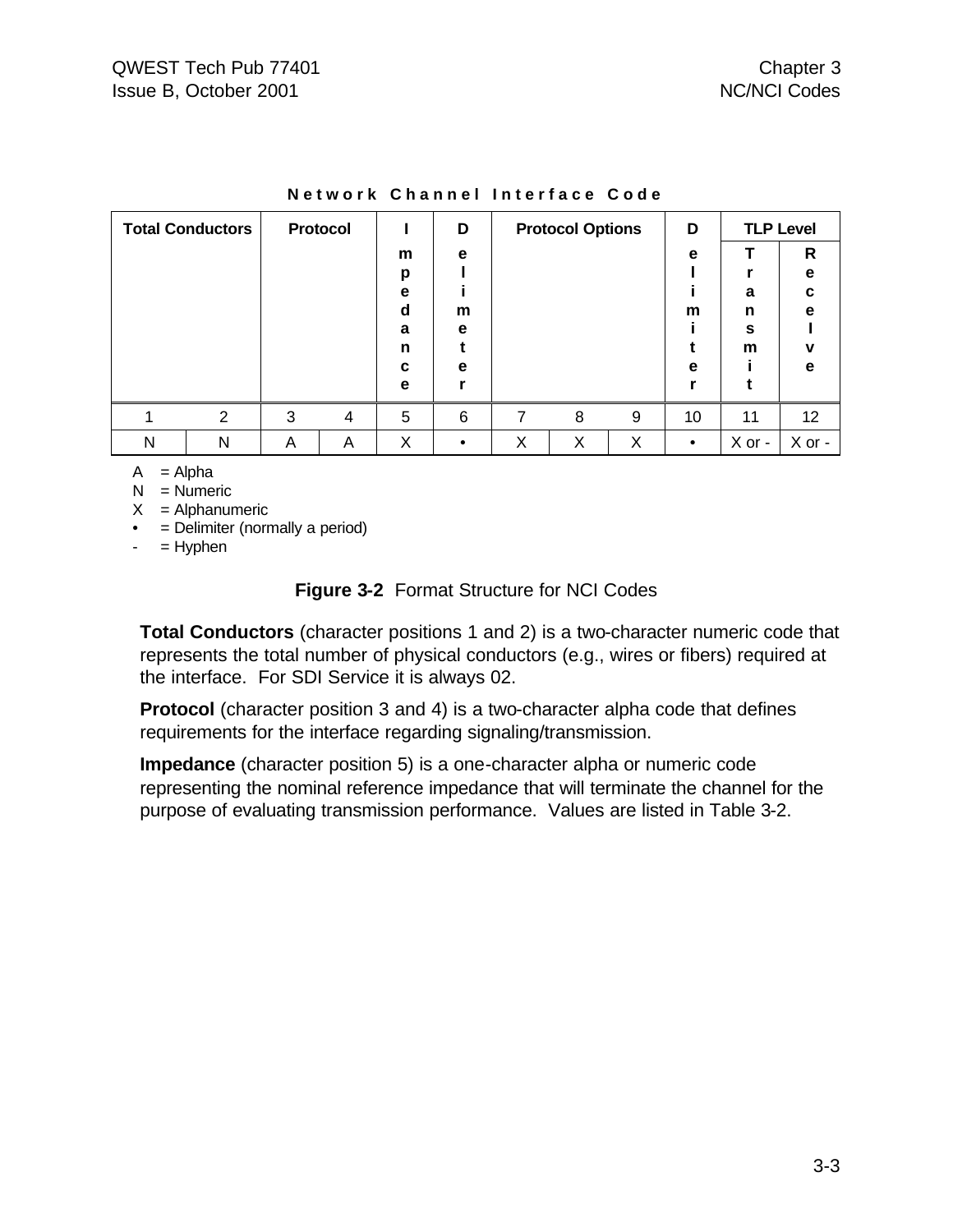|  |  | Table 3-2 NCI Impedance Values |  |
|--|--|--------------------------------|--|
|--|--|--------------------------------|--|

| Impedance in Ohms<br>(Character Position 5) |      |  |  |  |
|---------------------------------------------|------|--|--|--|
| Data Value                                  | Code |  |  |  |
| 75                                          |      |  |  |  |

**Protocol Options** (character positions 7, 8, and 9) is a one to three-character alpha, numeric, or alphanumeric code that describes additional features (e.g., bit rate or bandwidth) on the Protocol to be used. It is an optional field that is always left justified.

**Transmission Level Point(s)** (character positions 11 and 12) is assigned one or two-character alpha code corresponding to a value for Transmission Level Point(s) (TLPs) from either the Exchange Carrier/service provider or customer end. However for video services, such as SDVS-270, the TLP field refers to direction of the circuit and the fact that the transmission level is specified by QWEST at both the transmit and receive ends. Values are listed in Table 3-3.

Further information about NCI Codes may be found in ANSI T1.223-1991.

| <b>Table 3-3 NCI Transmission Levels</b> |  |
|------------------------------------------|--|
|------------------------------------------|--|

| Transmission Level Point Code<br>(Character Positions 11 and 12) |                          |  |  |  |
|------------------------------------------------------------------|--------------------------|--|--|--|
| Data Value                                                       | Code                     |  |  |  |
| None This Direction (One-way Service)                            | ∩                        |  |  |  |
| <b>QWEST Specified</b>                                           | $\overline{\phantom{0}}$ |  |  |  |

#### **3.2.3 Available Network Channel Interface Codes**

Table 3-4 lists the NCI codes valid for Serial Digital Video Service at 270 Mbit/s (SDVS-270).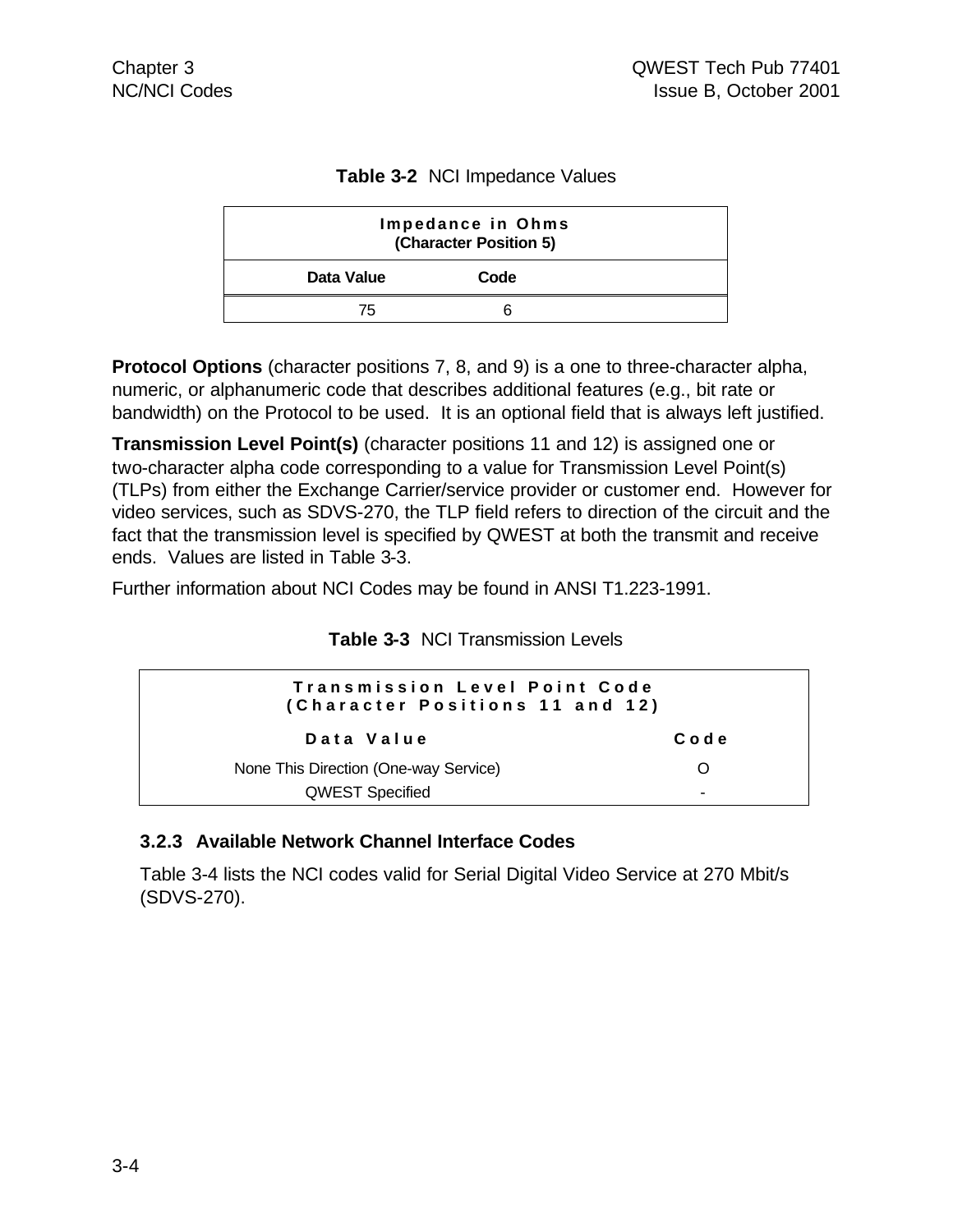| <b>NCI Code</b> | <b>Description</b>                                                | Location                     |
|-----------------|-------------------------------------------------------------------|------------------------------|
| 02TD6.E.O-      | Transmit, Component Digital Video,<br>270 Mbit/s SDI Video Signal | End-user or Carrier premises |
| 02TD6.E.-O      | Receive, Component Digital Video,<br>270 Mbit/s SDI Video Signal  | End-user or Carrier premises |

**Table 3-4** NCI Codes Available with SDVS-270

#### **3.3 Valid Network Channel/Network Channel Interface Combinations**

This section describes valid combinations of NC and NCI codes.

#### **3.3.1 Serial Digital Video Service at 270 Mbit/s**

Table 3-5 lists applicable code combinations for SDVS-270 for a typical one way point-to-point channel**.** These code combinations also show the directionality of the circuit using the "O-" and "-O" code structure as noted in Table 3-3 above. A detailed explanation of the table elements is appropriate now. The Television Channel Service indicator, SDVS**,** is shown with its related NC Code, TD--. The set shows service as transmitted from one end-user or Carrier premises and received at another end-user or Carrier premises, or read as from third column to fourth column (reading left to right).

| <b>Television Channel</b><br><b>Service</b> | NC.<br>Code | <b>Transmit NCI Code</b><br>at End-user or<br><b>Carrier premises</b> | <b>Receive NCI Code</b><br>at End-user or<br><b>Carrier premises</b> |
|---------------------------------------------|-------------|-----------------------------------------------------------------------|----------------------------------------------------------------------|
| <b>SDVS</b>                                 | TD--        | 02TD6E.                                                               | 02TD6.E.-O                                                           |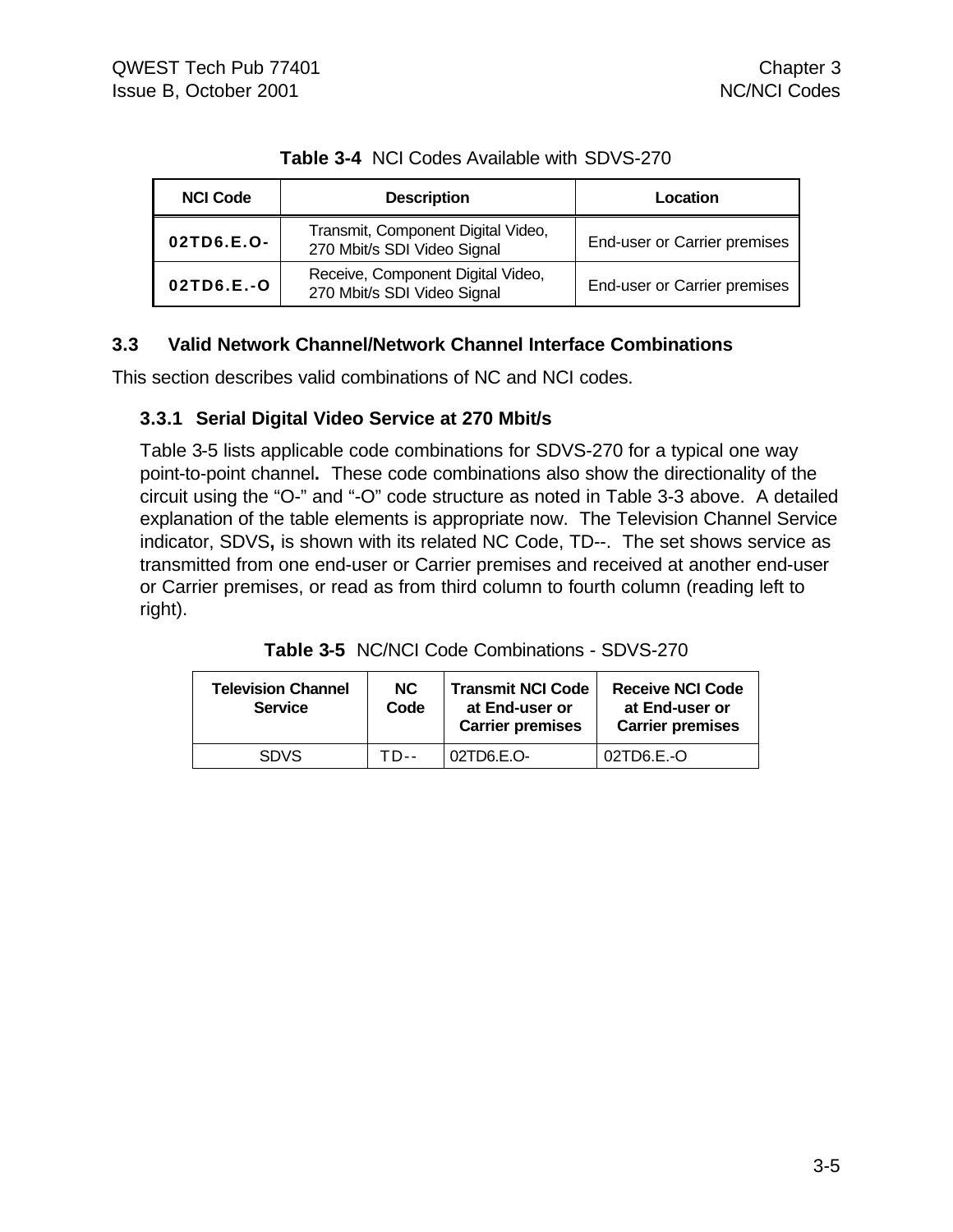### **Chapter and Section Page**

| 4. |     |                                                    |  |
|----|-----|----------------------------------------------------|--|
|    | 41  |                                                    |  |
|    | 4.2 |                                                    |  |
|    | 4.3 |                                                    |  |
|    |     |                                                    |  |
|    |     | 4.3.2 Customer Cable Connection Specifications 4-3 |  |
|    | 4.4 |                                                    |  |
|    | 4.5 |                                                    |  |
|    |     |                                                    |  |

### **Figures**

| 4-1 Configuration for Physical and Electrical Interfaces for SDVS-270 4-1   |
|-----------------------------------------------------------------------------|
| 4-2 Serial Digital Waveform Eye Pattern for 270 Mbit/s SDI Video Signal 4-2 |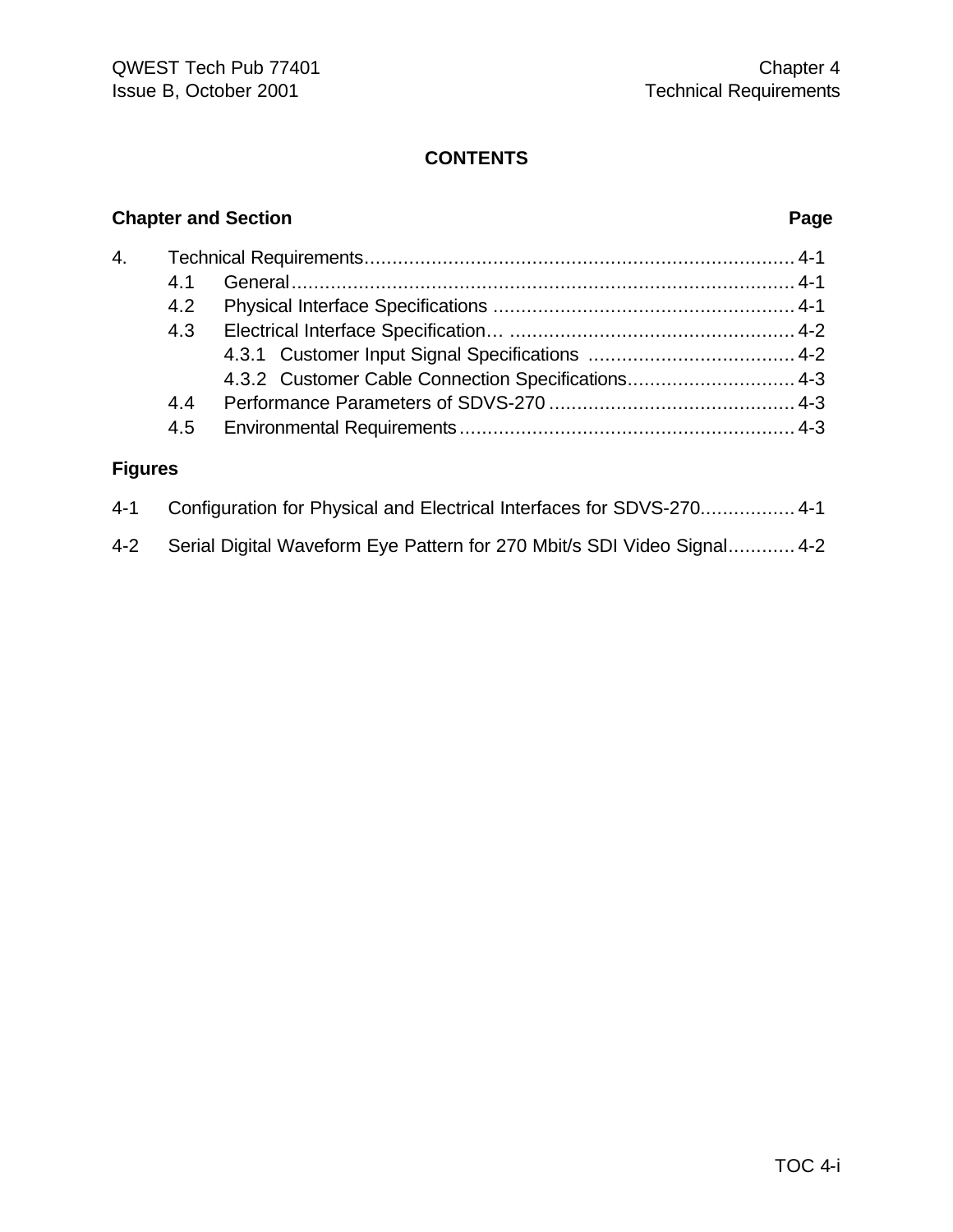#### **4. Technical Requirements**

#### **4.1 General**

This chapter provides information about the physical and electrical interface specifications of SDVS-270. These specifications are described at the customer connection to the network. The performance parameters of SDVS-270 are also described. Information in this section relates to the configuration in Figure 4-1.



#### **Figure 4-1 Configuration of Physical and Electrical Interfaces for SDVS-270**

#### **4.2 Physical Interface Specifications**

This is a 75 ohm unbalanced coaxial cable using a standard BNC (Bayonet) connector and shall be useable for frequencies up to 850 MHz. The coaxial connector (jack and plug) shall meet the performance requirements listed in MIL-C-39012 and the interface dimensions for coaxial connectors in MIL-STD-3484A.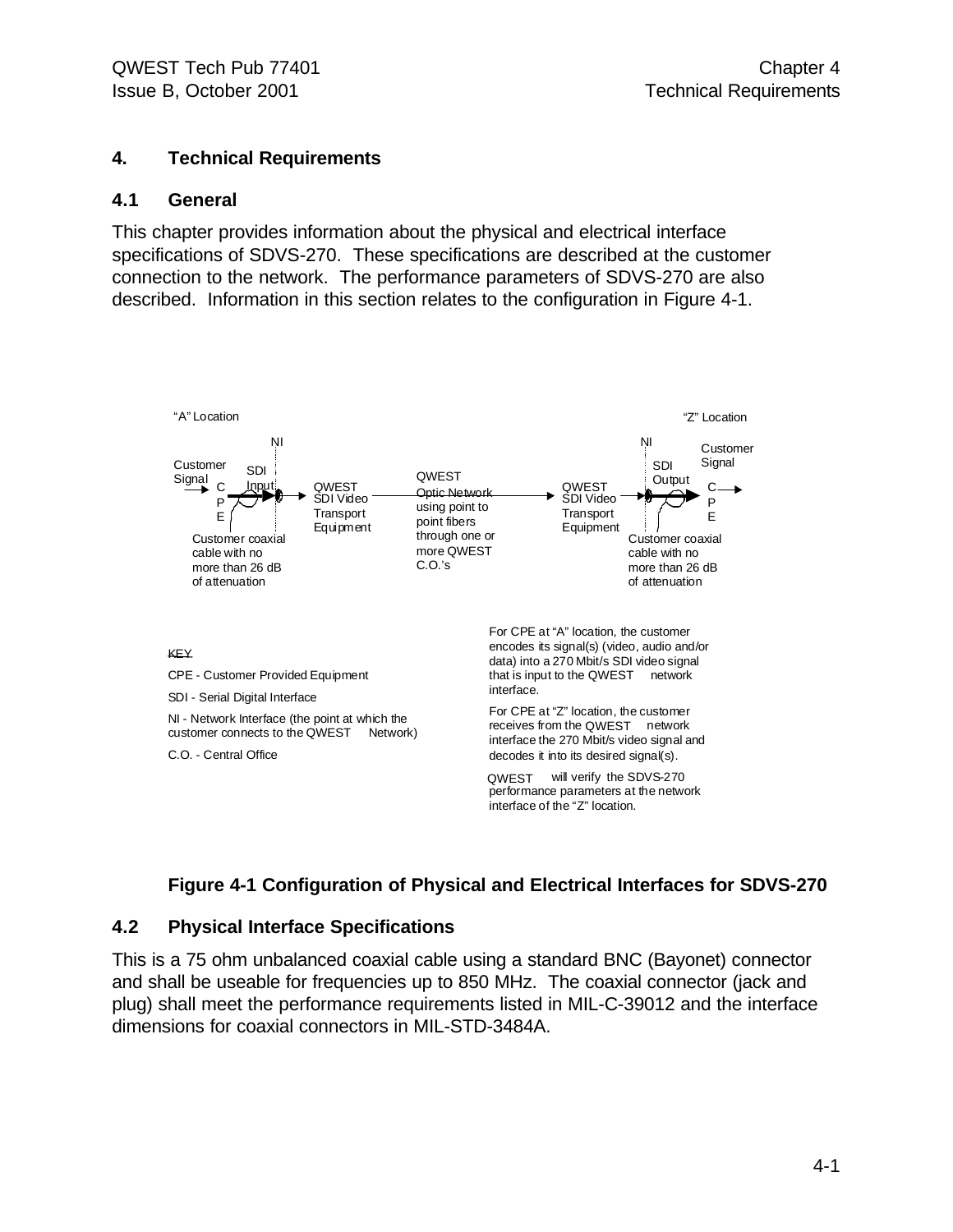#### **4.3 Electrical Interface Specifications**

The customer shall provide a standard electrical input signal using the appropriate cable connection to the QWEST network equipment. These requirements are outlined below. The QWEST SDI video equipment shall present an impedance of 75 ohms with a return loss of at least 15 dB at frequencies in the range from 5 to 270 MHz.

#### **4.3.1 Customer Input Signal Specifications**

The customer shall provide a 270 Mbit/s SDI video signal at the input to the QWEST SDI video transport equipment. This signal shall meet the following parameters and as shown in Figure 4-2, Serial Digital Waveform Eye Pattern for 270 Mbit/s SDI Video Signal. The eye pattern has a unit interval (UI) of 3.7 ns for a NTSC component signal. These requirements can be measured using standard test equipment.

- Peak-to-peak signal amplitude = 800 mV  $\pm$  10% or a range of 720 mV to 880 mV
- Rise and fall times, determined between the 20% and 80% amplitude points of the waveform = values between  $0.4$  ns and  $1.50$  ns
- Signal waveform jitter shall be less than 0.2 UI or 740 ps peak-to-peak at 10 Hz

The customer signal format shall also be based on the channel coding and related parameters outlined in SMPTE 259M.



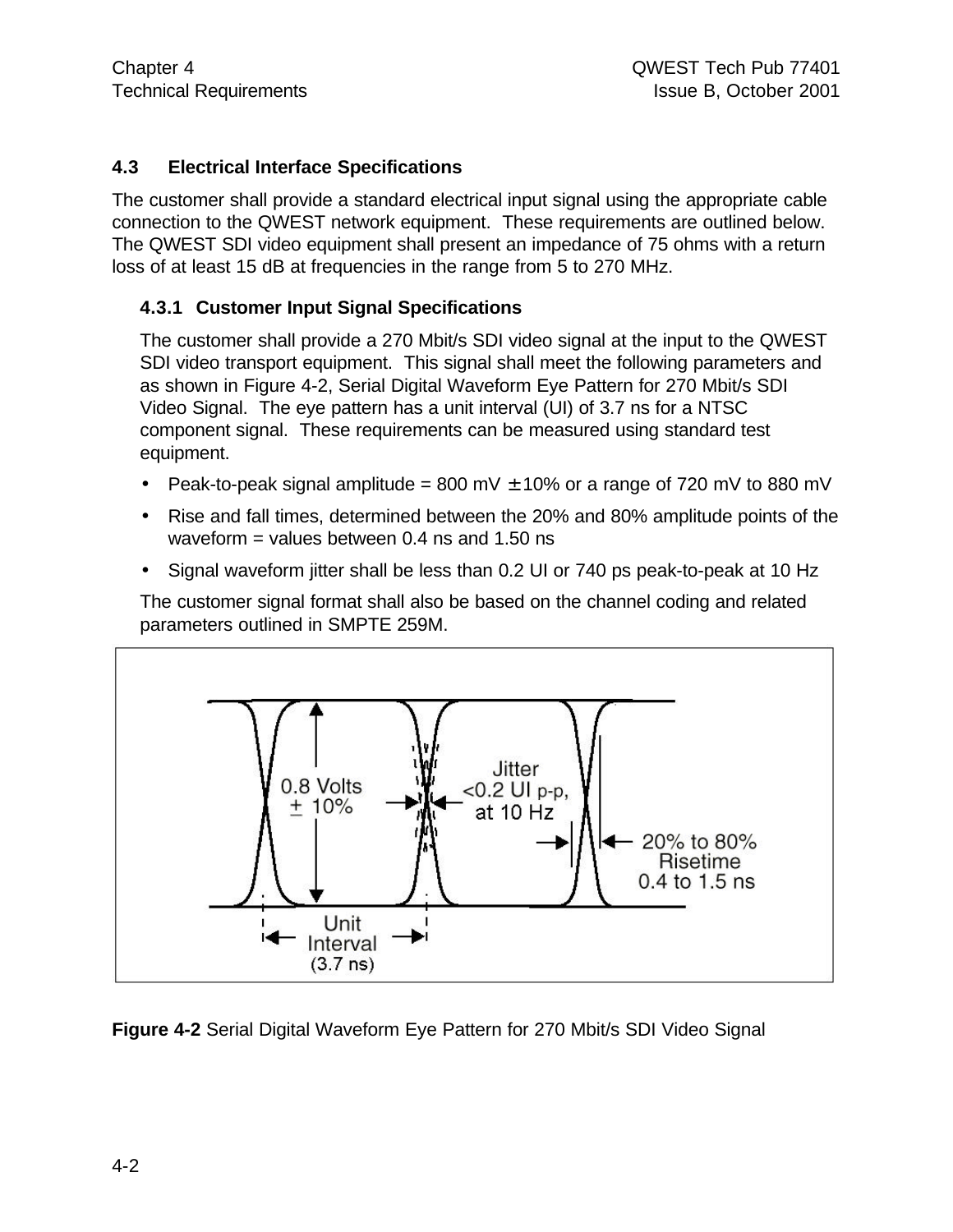#### **4.3.2 Customer Cable Connection Specifications**

In order to ensure proper signal strength and characteristics of the SDI input for connection to the QWEST network interface, the customer shall use coaxial cable that has an attenuation value not to exceed 26 dB at 270 MHz. Depending on the type of coaxial cable used, this may equal a maximum cable length of approximately 200 meters. This same requirement shall be met at the output of the system, as the cable attenuation shall not exceed 26 dB or an approximate maximum length of 200 meters, depending on the type of coaxial cable used. The customer shall adhere to this guideline for its coaxial cable to ensure proper conversion of the SDI video signal to the NTSC video signal.

#### **4.4 Performance Parameters of SDVS-270**

QWEST shall provide the customer at the network interface a 270 Mbit/s SDI video signal that meets the requirements outlined in Section 4.3 and Figure 4-2. In addition, an Error Detection and Handling (EDH) process is *under test* to determine the number of errors of SDVS-270 provided to the customer. EDH is based on making Cyclic Redundancy Check (CRC) calculations for each field of video, addressing the active picture (AP) area. This measurement is performed in accordance with SMPTE RP 165- 1994, *Error Detection Checkwords and Status Flags for Use in Bit-Serial Digital Interfaces for Television*. The performance objective of QWEST SDVS-270 is that the EDH does not exceed one (1) error detected per hour based on the active picture area.

#### **4.5 Environmental Requirements**

- Environmental (typically at a customer premises location)
	- Ambient temperature, 40 to 100°F
	- Humidity, 20 to 55%
- Power: At the Network Interface, the End-User, Interexchange Carrier or Local Exchange Carrier shall provide local power at these nominal values:
	- 60 Hz 120 VAC (preferred) or
	- - 48 VDC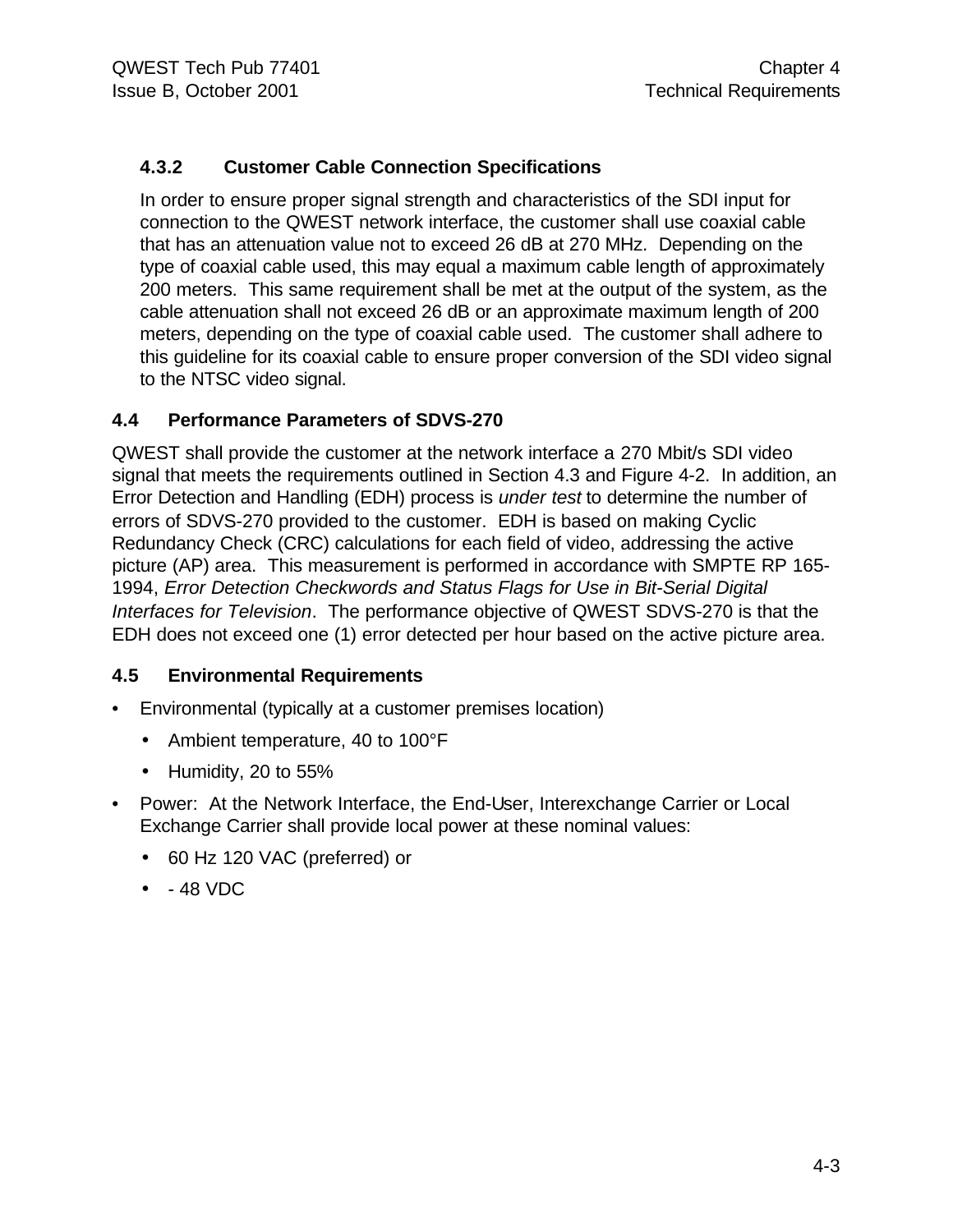# Chapter and Section **Page** 5. Maintenance............................................................................................. 5-1 5.1 Customer Responsibilities................................................................ 5-1

| ____ |  |
|------|--|
| 5.2  |  |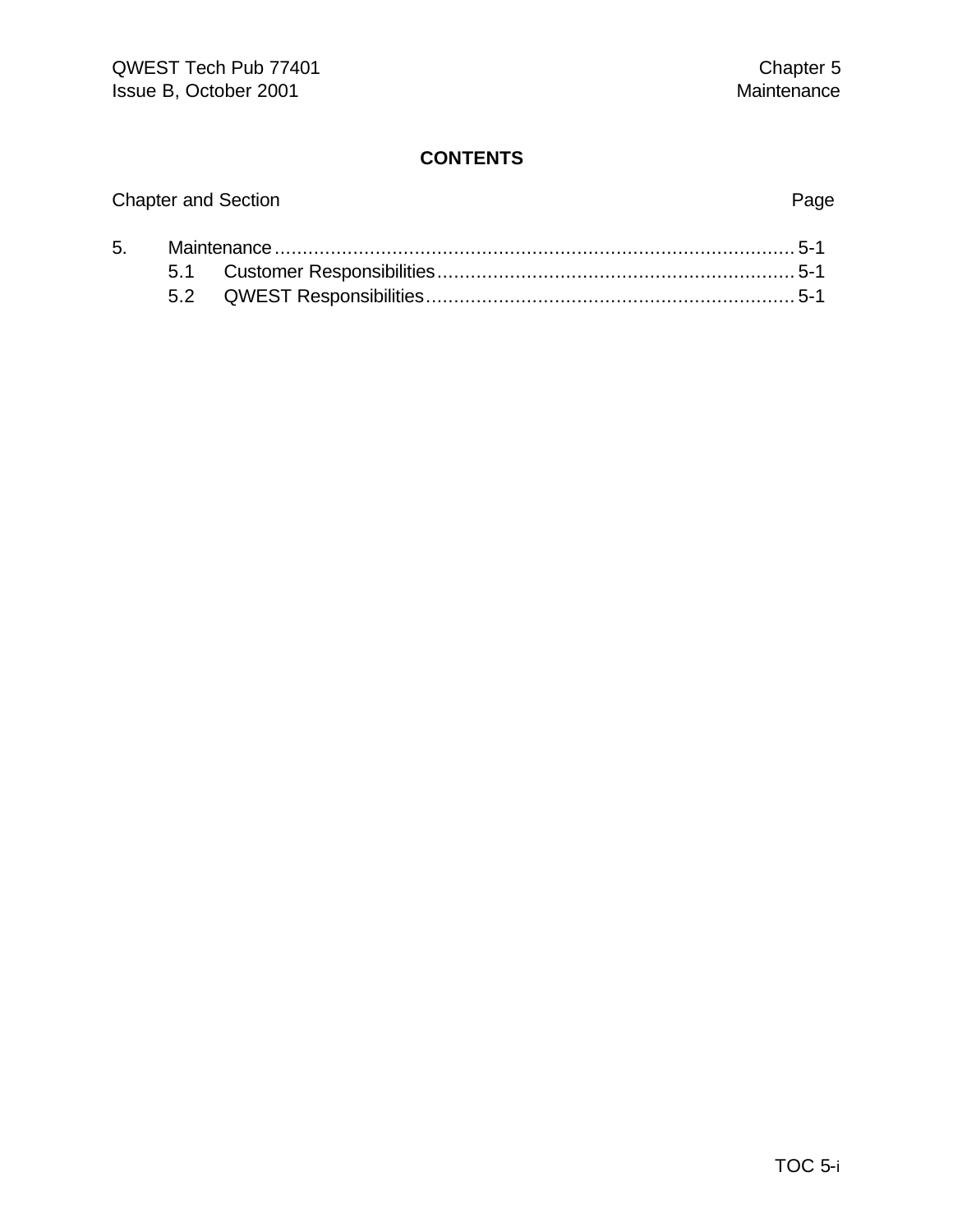#### **5. Maintenance**

#### **5.1 Customer Responsibilities**

The customer is responsible for all equipment and cable on the customer side of the network interface at their location in accordance with the procedures outlined in this document.

The customer or their agent must sectionalize the trouble and verify that the trouble is not in the customer owned equipment or cable before calling the QWEST Customer Service Center.

If the trouble is isolated to the customer owned equipment or cable, the customer is responsible for clearing the trouble and restoring the service to normal. QWEST will not be responsible for clocking or synchronization of any customer service applied to this interface.

#### **5.2 QWEST Responsibilities**

QWEST is responsible for all equipment and cable on the QWEST side of the network interface at the customer's location. The performance parameters for this service are based on the values indicated in Section 4.4 of this document.

QWEST is responsible for maintaining the transmission facility between customer locations, which may include an interoffice facility.

QWEST will furnish the customer a trouble reporting number and will initiate action to clear customer trouble within a time period of twenty (20) minutes after receiving the trouble report.

QWEST is committed to a four (4) hour maximum service restoral time in the event of a service interruption due to an electronic component failure, with a two (2) hour objective. If the trouble is caused by a cable failure, the maximum service restoral time is eight (8) hours.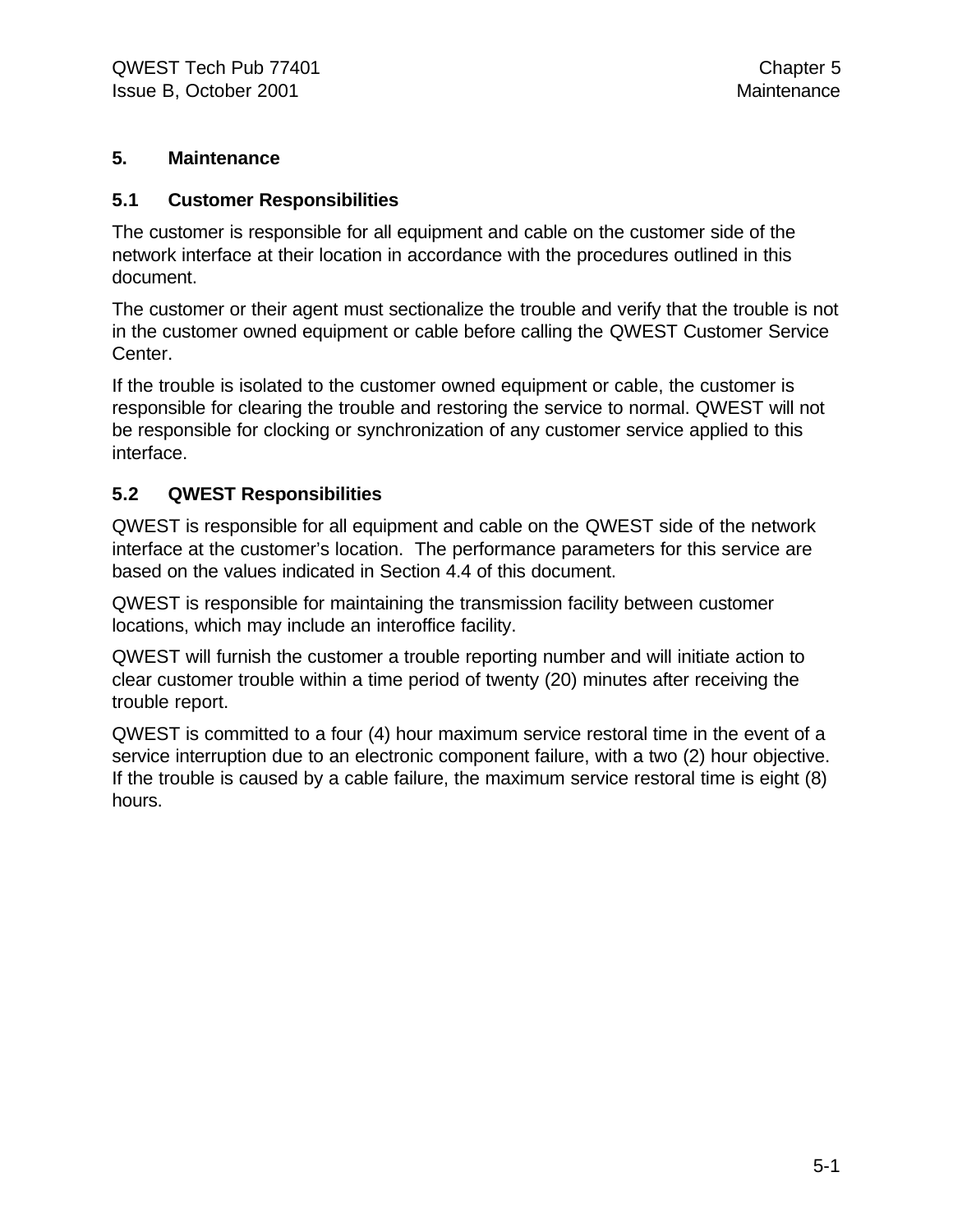# **Chapter and Section Page**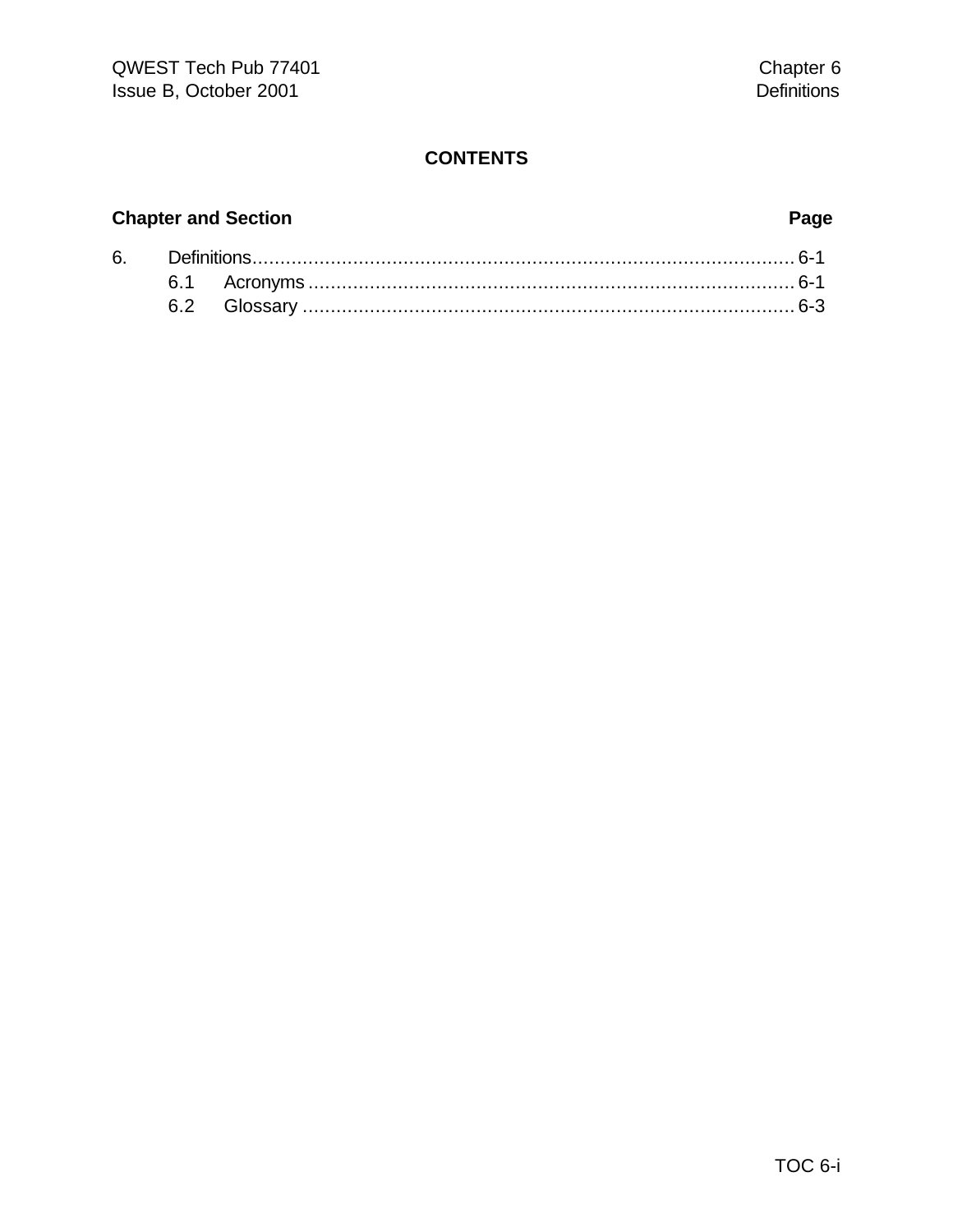### **6. Definitions**

### **6.1 Acronyms**

| ac          | alternating current                                                                                |
|-------------|----------------------------------------------------------------------------------------------------|
| <b>AC</b>   | <b>Access Customer</b>                                                                             |
| <b>ANSI</b> | American National Standards Institute                                                              |
| AP          | <b>Active Picture</b>                                                                              |
| <b>BIT</b>  | <b>Binary Digit</b>                                                                                |
| <b>BNC</b>  | Bayonet Coaxial Connector, meeting Interface Dimensions for<br>Coaxial-connectors in MIL-STD-3484A |
| bps         | Bits Per Second (Now bit/s)                                                                        |
| <b>BSCL</b> | Bell System Common Language®                                                                       |
| <b>BW</b>   | <b>Bandwidth</b>                                                                                   |
| CO          | <b>Central Office</b>                                                                              |
| <b>COE</b>  | <b>Central Office Equipment</b>                                                                    |
| <b>CRC</b>  | <b>Cyclic Redundancy Check</b>                                                                     |
| dB          | Decibel                                                                                            |
| dBm         | Decibel reference to one milliwatt                                                                 |
| dc          | <b>Direct Current</b>                                                                              |
| <b>EFS</b>  | <b>Error Free Seconds</b>                                                                          |
| EIA         | <b>Electronic Industries Association</b>                                                           |
| EU          | <b>End User</b>                                                                                    |
| <b>FOT</b>  | <b>Fiber Optic Terminal</b>                                                                        |
| Gbit/s      | Gigabit per Second                                                                                 |
| GHz         | Gigahertz                                                                                          |
| <b>IEC</b>  | Interexchange Carrier (or IC)                                                                      |
| <b>IEEE</b> | Institute for Electrical and Electronic Engineers                                                  |
| kbit/s      | kilobits per second (1,000 bit/s)                                                                  |
| LATA        | Local Access and Transport Area                                                                    |
| Mbit/s      | Megabit per Second                                                                                 |
| mV          | Millivolt                                                                                          |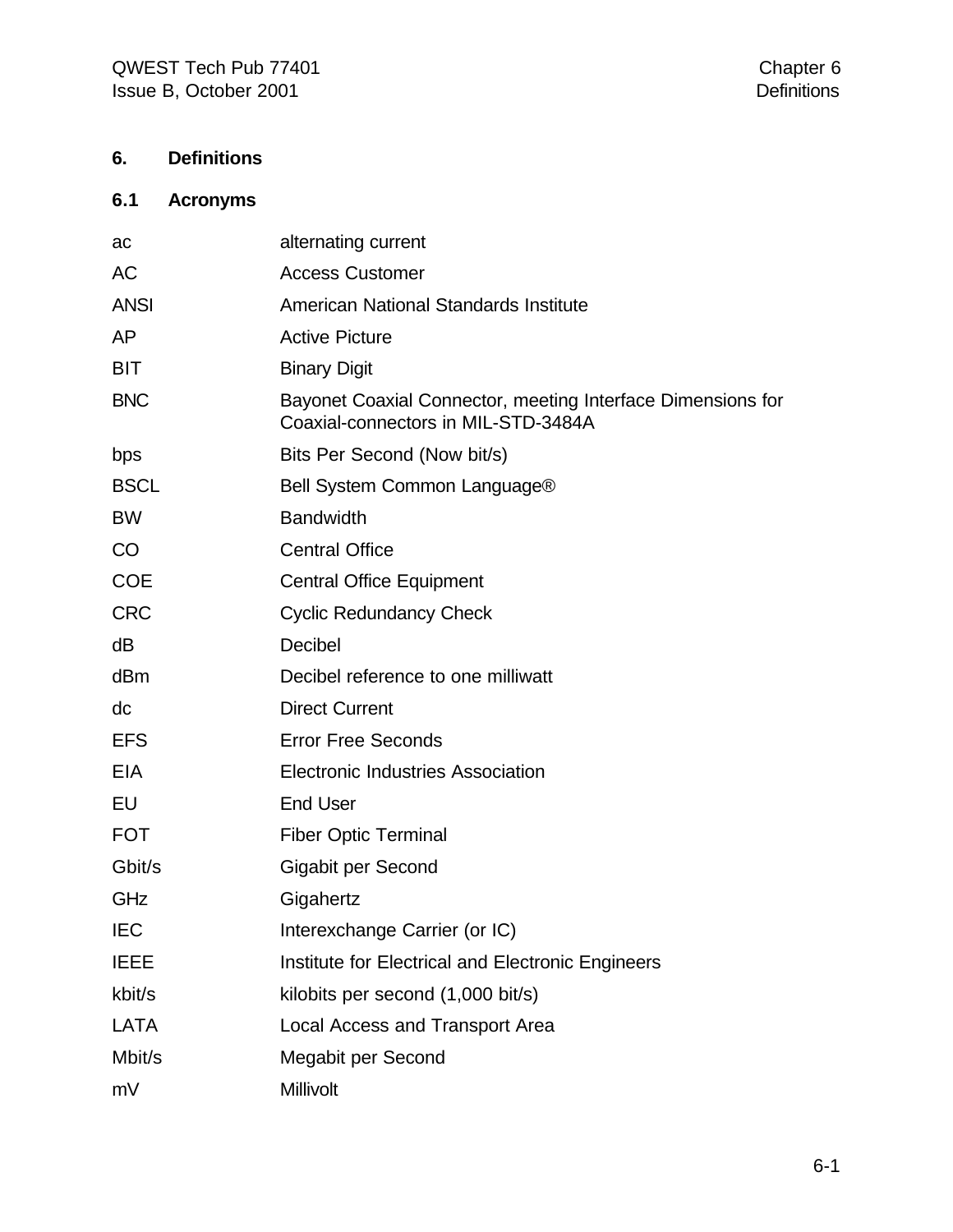| <b>NC</b>      | <b>Network Channel</b>                             |
|----------------|----------------------------------------------------|
| <b>NCI</b>     | Network Channel Interface                          |
| N <sub>l</sub> | Network Interface                                  |
| <b>NRZI</b>    | Non-Return to Zero Inverted                        |
| ns             | Nanosecond                                         |
| <b>NTSC</b>    | <b>National Television Systems Committee</b>       |
| <b>POP</b>     | <b>Point Of Presence</b>                           |
| ps             | Picosecond                                         |
| <b>SDI</b>     | Serial Digital Interface                           |
| <b>SMPTE</b>   | Society of Motion Picture and Television Engineers |
| <b>TIA</b>     | <b>Telecommunications Industry Association</b>     |
| <b>TLP</b>     | <b>Transmission Level Point</b>                    |
| <b>TOC</b>     | <b>Table of Contents</b>                           |
| UI             | Unit Interval                                      |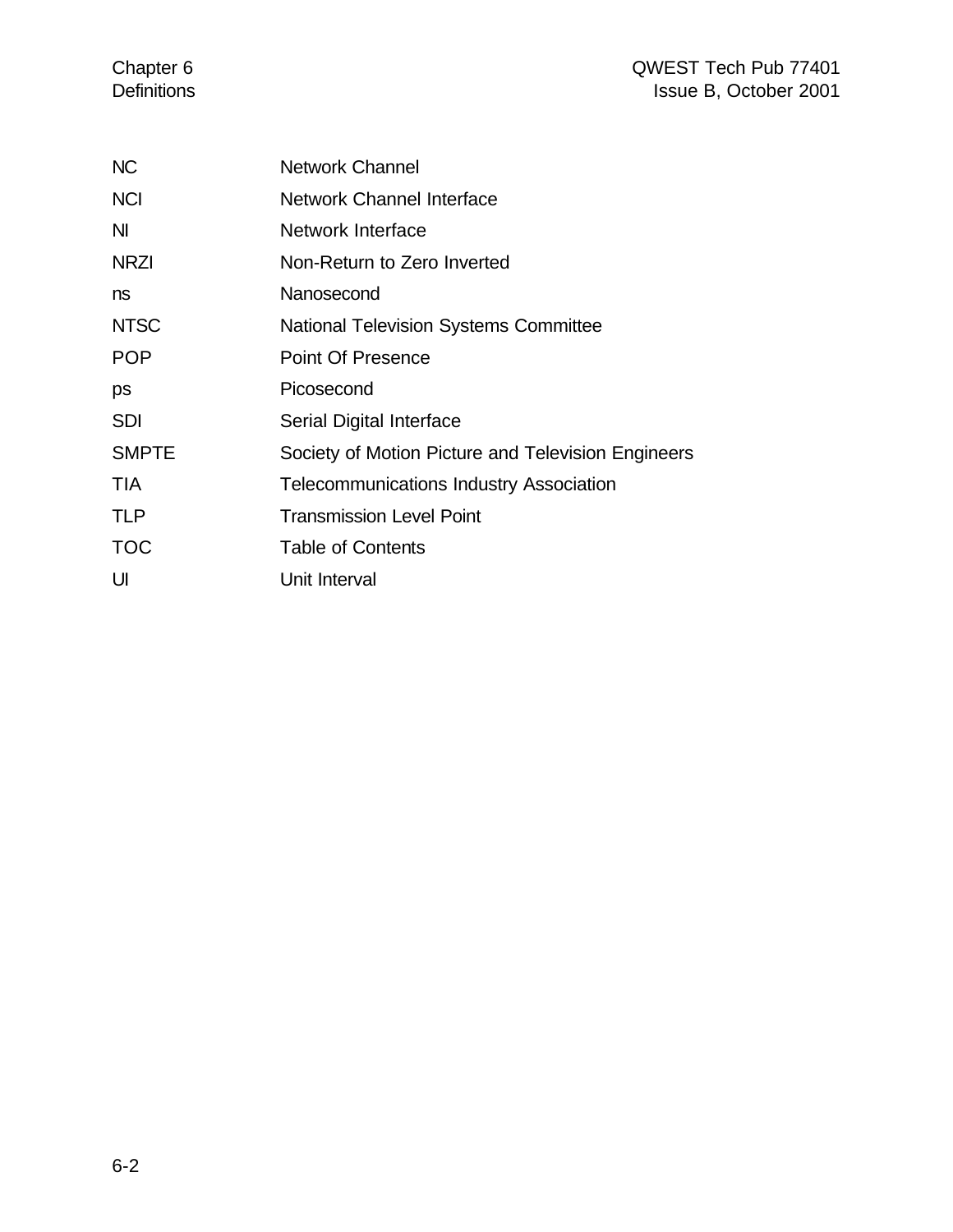#### **6.2 Glossary**

#### **Access Customers**

Any of the companies that provide telecommunications service between LATAs and/or order from the Access Tariffs. Includes Interexchange Carriers.

#### **Acronym**

A word formed from the first (or first few) letters of a series of words.

#### **Active Picture (AP)**

This is the live video area of a composite NTSC signal that is framed in the first field between horizontal lines 21 and 262 and in the second field between horizontal lines 284 and 525. For component NTSC video, the active picture is the region bounded by the start of active video and end of active video and by the vertical blanking area.

#### **American National Standards Institute (ANSI)**

An organization supported by the telecommunications industry to establish performance and interface standards.

#### **Amplitude Response Versus Frequency**

The amplitude response of a channel over the bandwidth provided. It is often called frequency response, and commonly is referred to as a single frequency within the passband.

#### **Availability**

The relative amount of time that a service is "usable" by a customer, represented as a percentage over a consecutive 12 month period.

#### **Bandwidth**

The range of frequencies that contain most of the energy or power of a signal; also, the range of frequencies over which a circuit of system is designed to operate.

#### **Bit (Binary Digit)**

A binary unit of information. It is represented by one of two possible conditions, such as the value 0 or 1, on or off, high potential or low potential, conducting or not conducting, magnetized or demagnetized. A Bit is the smallest unit of information, by definition.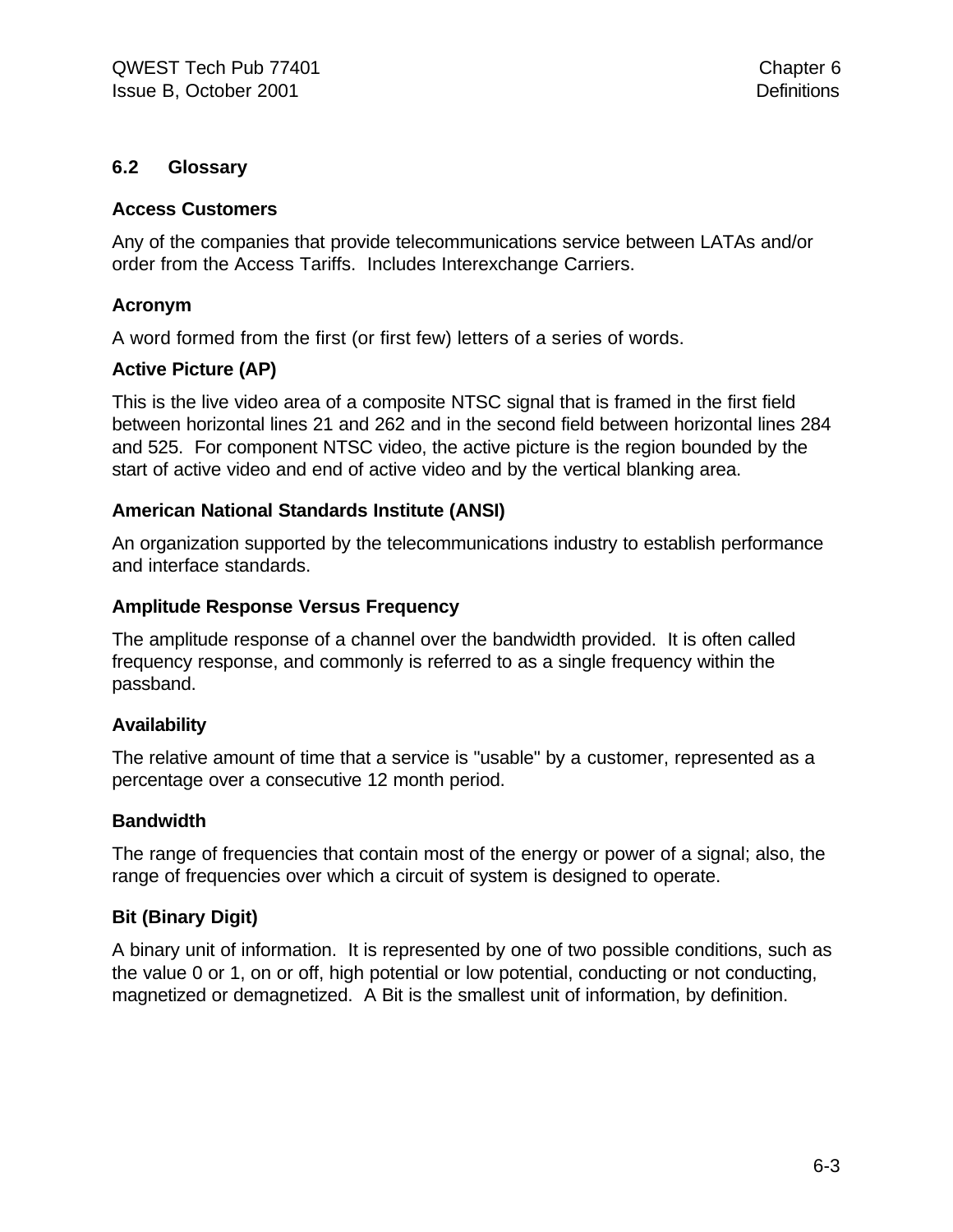#### **Bits/second (bit/s)**

Bits per second, e.g., 1200 bit/s. In data transmission, it is the number of binary zero and one bits transmitted in 1 second. Modern terminology uses "bit/s" e.g., 1200 bit/s.

#### **Carrier**

An organization whose function is to provide telecommunications services. Examples are: Local Exchange Carriers, Interexchange Carriers, Cellular Carriers, etc.

#### **Central Office**

A local switching system (or a portion thereof) and its associated equipment located at a wire center.

#### **Channel**

An electrical or photonic, in the case of fiber optic based transmission systems, communications path between two or more points of termination.

#### **CODEC**

Equipment that converts an analog signal into a digital signal (binary format) and which may compress the information content so that less bandwidth is required for transmission compared to the original signal format. Conversely, the decoder part converts the digital signal back into an analog signal and may provide for expansion of the signal.

#### **Customer Premises**

Denotes a building or portion(s) of a building occupied by a single customer or End-User either as a place of business or residence. Adjacent buildings and the buildings on the same continuous property occupied by the customer and not separated by a public thoroughfare are also considered the same customer's premises.

#### **Customer Provided Equipment (CPE)**

Equipment owned and maintained by the customer and located on their side of the End-User Point of Termination (EU-POT) network interface.

#### **Customers**

Denotes any individual, partnership or corporation who subscribes to the services provided by U S WEST. Customers are divided into two distinct and separate categories: (1) carriers, who provide services for hire for others, and (2) End-Users, who request services only for their own use.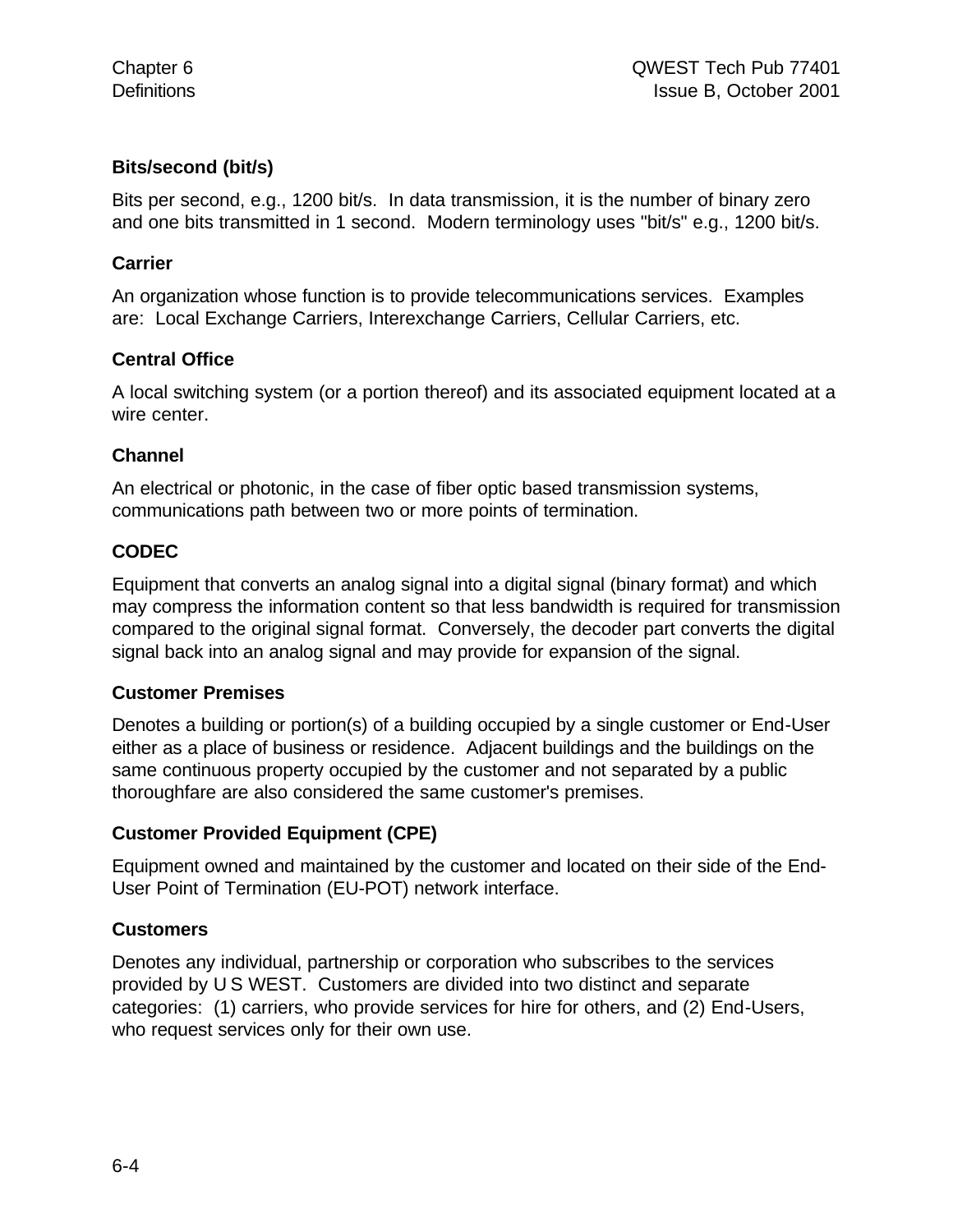#### **Cyclic Redundancy Check (CRC)**

A method of checking the integrity of received data, where the check uses a polynomial algorithm based on the content of the data.

#### **End-User (EU)**

The term "end-user" denotes any customer of telecommunications service that is not a carrier, except that a carrier shall be deemed to be an "end-user" to the extent that such carrier uses a telecommunications service for administrative purposes without making such service available to others, directly or indirectly. The term is frequently used to denote the difference between a Carrier interface and an interface subject to unique regulatory requirements at non-Carrier customer premises (FCC Part 68, etc.).

#### **Error Free Second (EFS)**

A one-second interval which does not contain any bit-errors. Usually expressed as a percent over a consecutive 24-hour period. Note - A period of no signal shall be considered a period of errored bits.

#### **D1**

Digital video recording standard format, on 19 mm magnetic tape, for video component signals, according to the specifications of ITU-R BT.601/656. The term D1 is commonly used by the television industry to indicate component digital video, although its use is incorrect.

#### **dBm**

A decibel in which the reference power is one milliwatt. Decibel reference to one milliwatt.

#### **Decibel (dB)**

A unit measurement of transmission loss, gain, or relative level. It is the logarithmic unit of signal power ratio most commonly used in telephony. It is used to express the relationship between two signal powers, usually between two acoustical, electrical, or optical signals; it is equal to ten times the common logarithm of the ratio of the two signal powers.

#### **Demarcation Point**

See Network Interface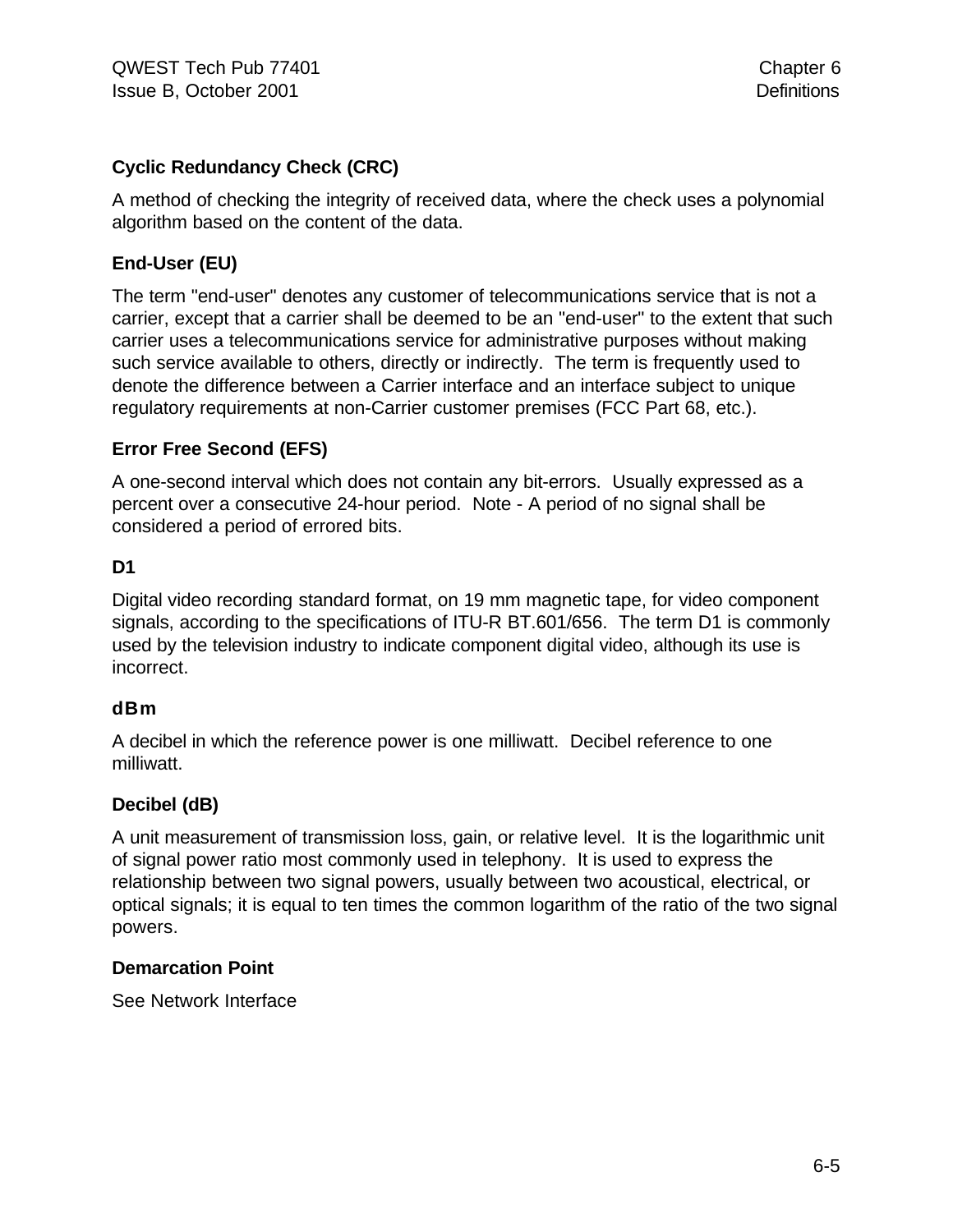#### **End-User (EU)**

The term "End-User" denotes any customer of telecommunications service that is not a carrier, except that a carrier shall be deemed to be an "End-User" to the extent that such carrier uses a telecommunications service for administrative purposes without making such service available to others, directly or indirectly. The term is frequently used to denote the difference between a Carrier interface and an interface subject to unique regulatory requirements at non-Carrier customer premises (FCC Part 68, etc.).

#### **Fiber Optic Terminal (FOT)**

The terminating or originating portion of a fiber optic system that performs both an electrical to optical conversion and a multiplexing function.

#### **Gigabit per Second (Gbit/s)**

One billion (1,000,000,000) bits per second.

#### **Impedance**

The total opposition offered by an electric circuit to the flow of an alternating current of a single frequency. It is a combination of resistance and reactance and is measured in ohms.

#### **Interexchange Carrier (IC)/(IEC) or Interexchange Common Carrier**

Any individual, partnership, association, joint-stock company, trust, governmental entity or corporation engaged for hire in interexchange, interstate or foreign communication by wire or radio.

#### **Interface Code**

See Network Channel Interface

#### **IRE Unit**

A unit equal to 1/140 of the peak-to-peak amplitude of the video signal, which is typically one volt. IRE is an acronym for Institute of Radio Engineers, the organization that defined the unit.

#### **Jitter**

Random timing distortions of a digital signal, whereby the appearance of a pulse differs from where the pulse should occur relative to time.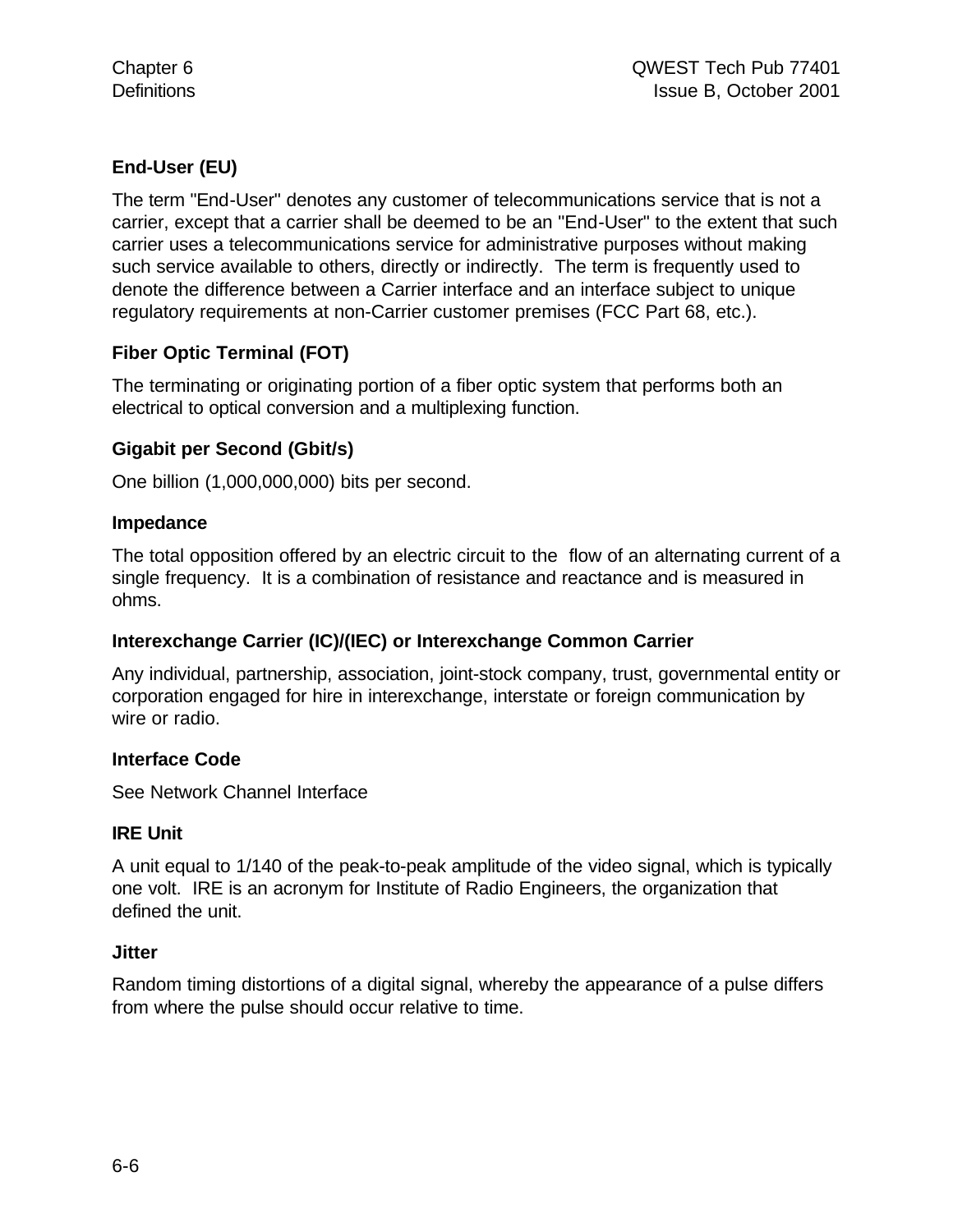#### **Kilobit/Second (kbit/s)**

One thousand (1000) bits/second

#### **Local Access and Transport Area (LATA)**

A geographic area for the provision and administration of communications service. It encompasses designated exchanges that are grouped to serve common social, economic and other purposes.

#### **Local Exchange Carrier (LEC)**

Any company or corporation engaged for hire in providing Access and intraLATA communications services.

#### **Megabit per Second (Mbit/s)**

One million (1,000,000) bits per second.

Millivolt (mV)

One thousandth of one volt.

#### **Nanosecond (ns)**

One billionth of one second.

#### **National Television Systems Committee (NTSC) Signal**

The standard North American television transmission signal format intended for the transmission of 525 line/60 field color or monochrome video and associated audio signals.

#### **Network**

The interconnected telecommunications equipment and facilities.

#### **Network Channel (NC) Code**

The Network Channel (NC) code is an encoded representation used to identify both switched and non-switched channel services. Included in this code set are customer options associated with individual channel services, or feature groups and other switched services.

#### **Network Channel Interface (NCI) Code**

The Network Channel Interface (NCI) code is an encoded representation used to identify five (5) interface elements located at a Point of Termination (POT) at a central office or at the Network Interface at a customer location. The Interface code elements are: Total Conductors, Protocol, Impedances, Protocol Options, and Transmission Level Points (TLP). (At a digital interface, the TLP element of the NCI code is not used.)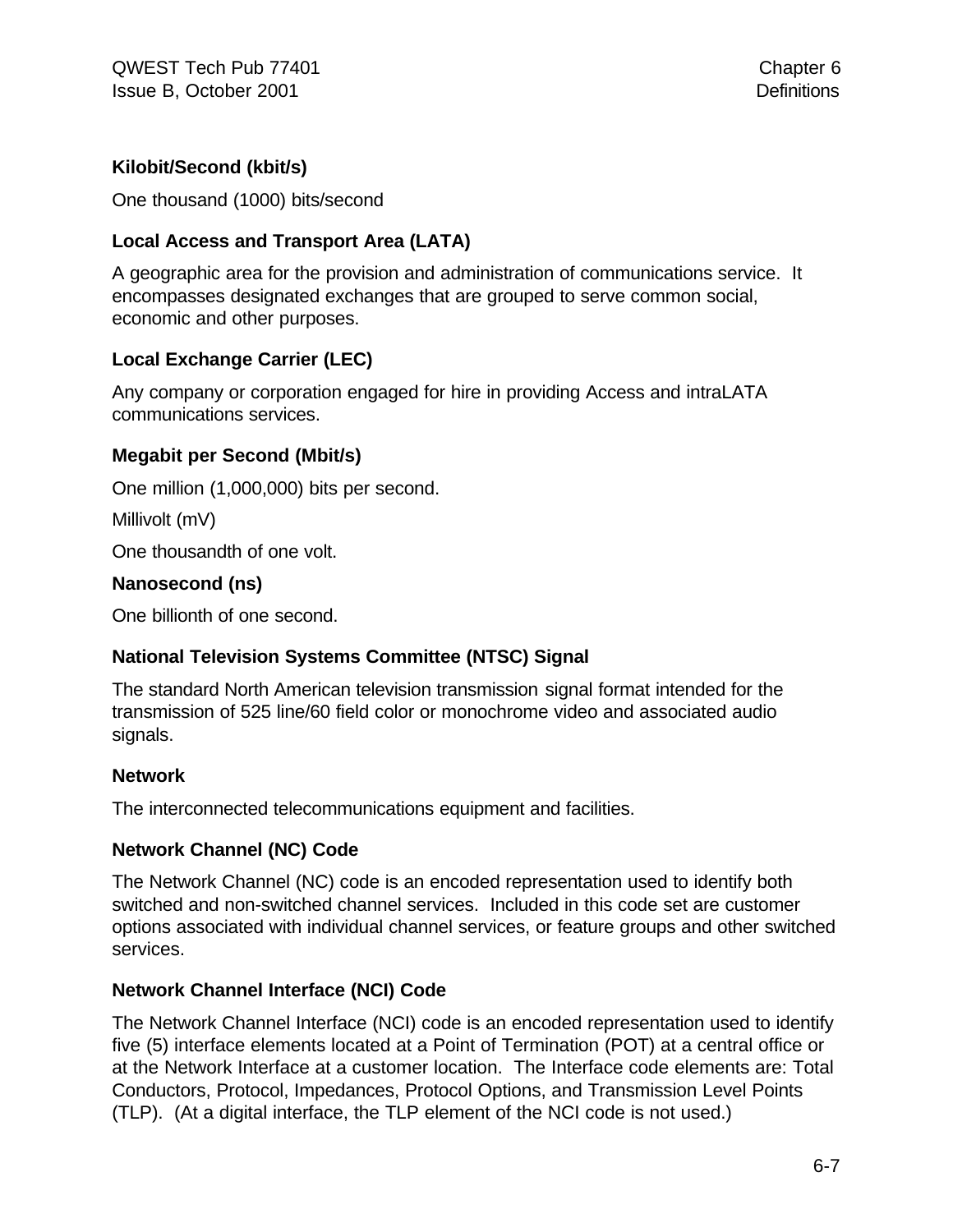#### **Network Interface (NI)**

The point of demarcation on the customer's premises at which U S WEST's responsibility for the provision of service ends.

#### **Non-Return to Zero Inverted (NRZI)**

A binary encoding scheme that inverts the signal on a "one" and leaves the signal unchanged for a "zero". Where a change in the voltage signals a "one" bit, and the absence of a change denotes a "zero" bit value. Also called transition coding.

#### **Ohm**

The unit of electric resistance.

#### **Picosecond (ps)**

One trillionth of one second

#### **Point-To-Point**

A circuit connecting two (and only two) points.

#### **Premises**

Denotes a building or portion(s) of a building occupied by a single customer or End-User either as a place of business or residence.

#### **Protocol**

The rules for communication system operation which must be followed if communication is to be effected; the complete interaction of all possible series of messages across an interface. Protocols may govern portions of a network, types of service, or administrative procedures.

#### **Protocol Code**

The Protocol (character positions 3 and 4 or the Network Channel Interface [NCI] Code) is a two-character alpha code that defines requirements for the interface regarding signaling and transmission.

#### **Return Loss**

Denotes a measure of the similarity between the two impedances at the junction of two transmission paths. The higher the return loss, the higher the similarity.

#### **Route**

The physical path established through a network for a particular circuit.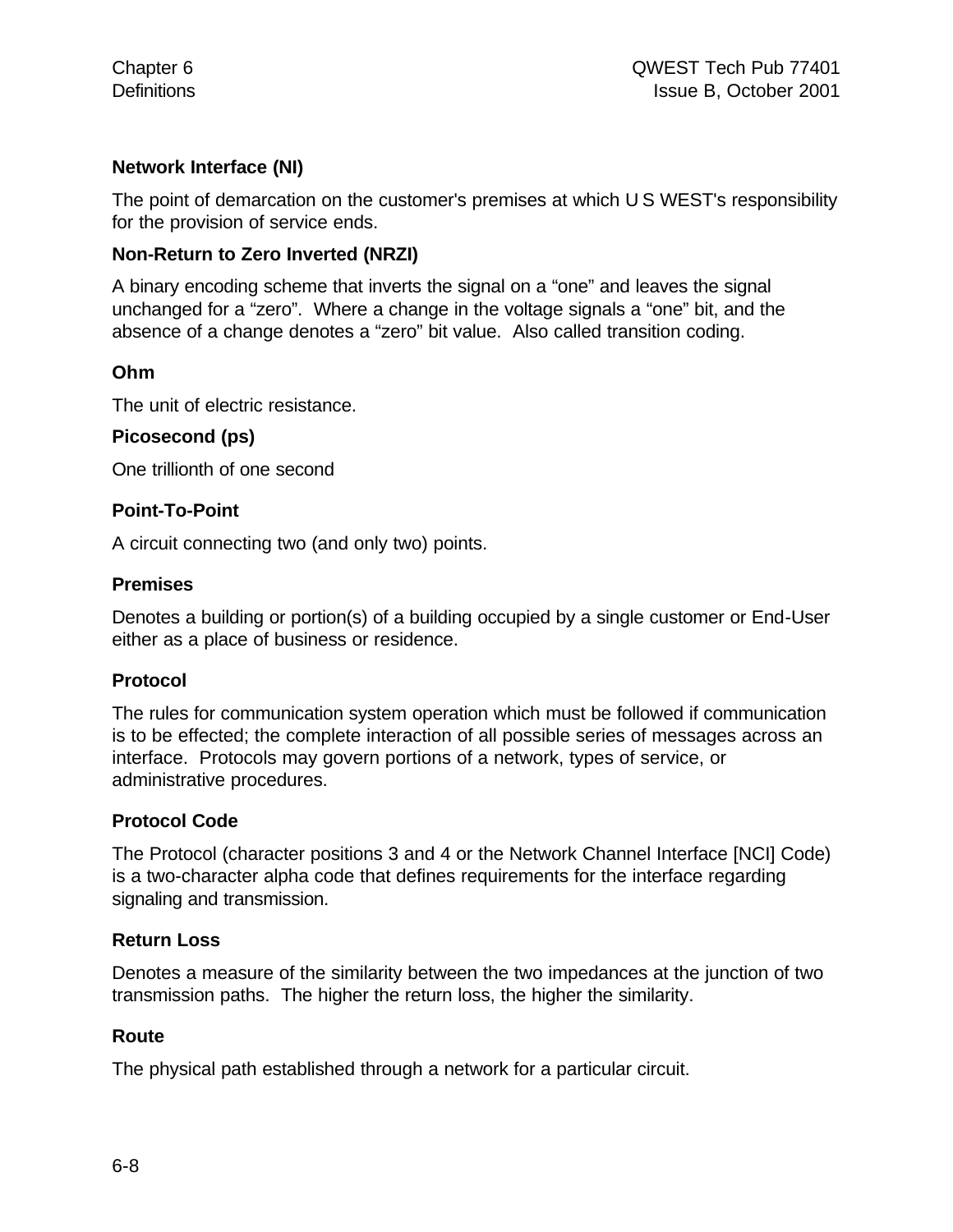#### **Service Code (A COMMON LANGUAGE® code set)**

A coded designation by which a particular Special Service Circuit may be identified. This designation must be unique, in a form that is readable and understandable, and be acceptable for both manual and mechanized procedures. [Special Service, as used by COMMON LANGUAGE® , may be called "Private Line", "Private Line Transport", "Switched Specials", "Dedicated Access", "Special Access", etc. in various tariffs and technical publications. Special Service is actually: COMMON LANGUAGE<sup>®</sup> Circuit Identification - Special Service, (abbreviated CLCI™ - S/S).]

#### **Society of Motion Picture and Television Engineers (SMPTE)**

An organization supported by the motion picture and television industry to establish television related performance and interface standards.

#### **Transmission Level Point (TLP)**

A point in a transmission system at which the ratio, usually expressed in decibels, of the power of a test signal at that point to the power of the test signal at a reference point, is specified. For example, a zero transmission level point (0 TLP) is an arbitrarily established point in a communication circuit to which all relative levels at other points in the circuit are referred.

#### **Transmission Path**

Denotes a path capable of transporting signals within the range of the service offering. A transmission path is comprised of physical or derived facilities consisting of any form or configuration of plant typically used in the telecommunications industry.

#### **Wire Center**

A building in which one or more central offices, used for the provision of local exchange services, are located.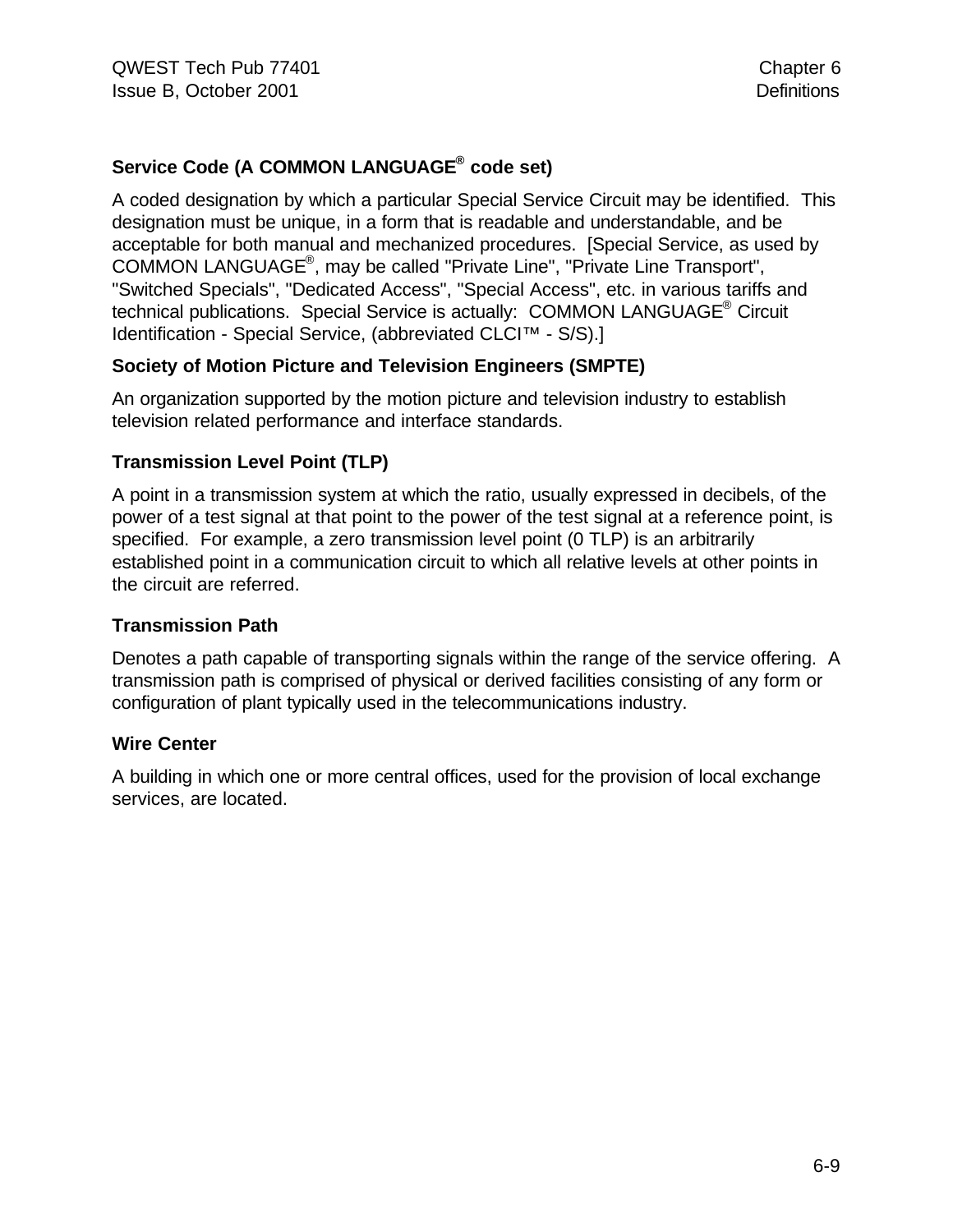# **Chapter and Section Page**

|  | 7.3 Society of Motion Picture and Television Engineers Documents  7-1 |
|--|-----------------------------------------------------------------------|
|  |                                                                       |
|  |                                                                       |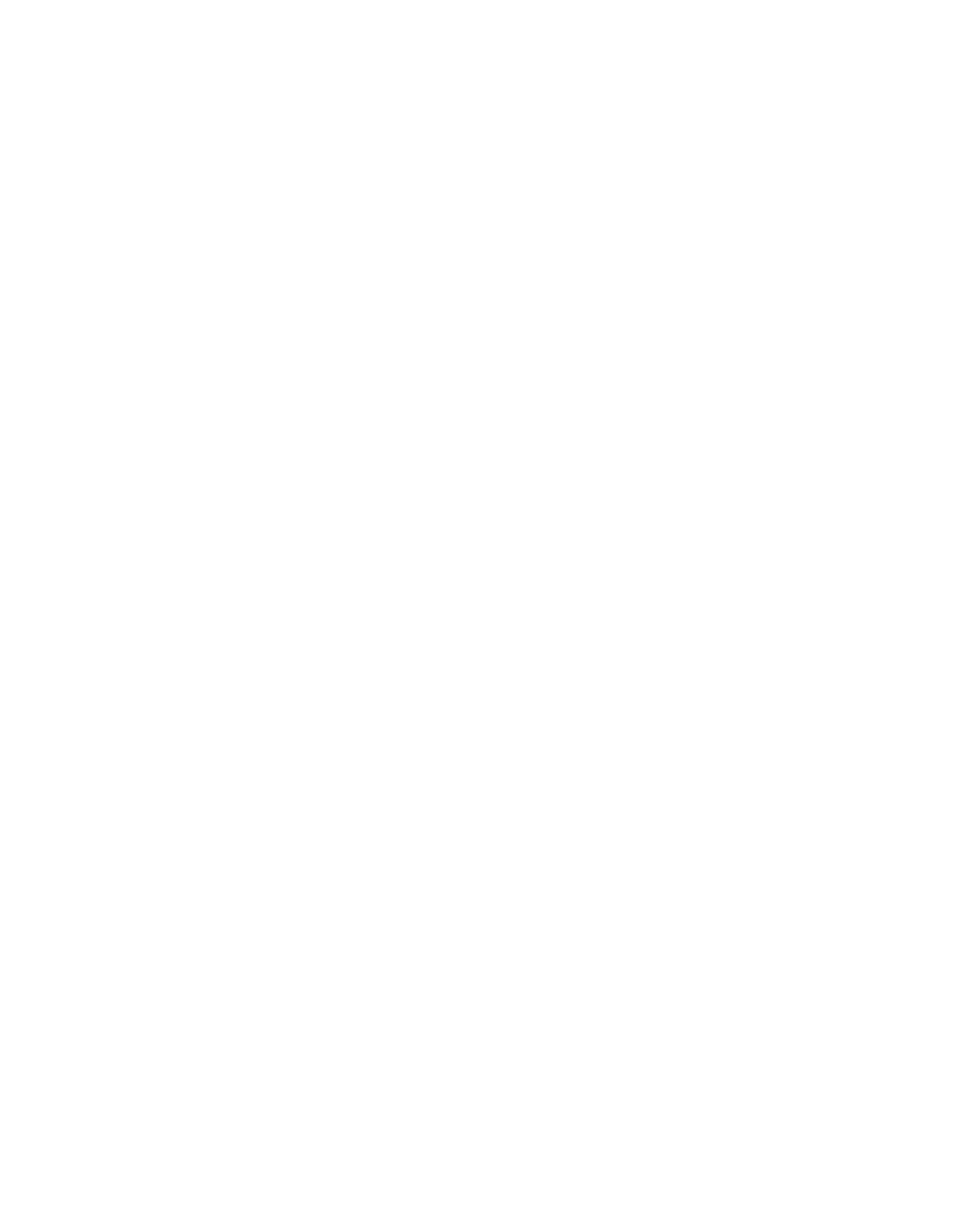#### **7. References**

#### **7.1 American National Standards Institute Documents**

ANSI T1.223-1991 *Information Interchange — Structure and Representation of Network Channel (NC) and Network Channel Interface (NCI) Codes for the North American Telecommunications System.*

#### **7.2 Telcordia Documents**

SR-STS-000307 *NC/NCI Code Dictionary.* Issue 8, April, 1997 (issued yearly).

#### **7.3 Society of Motion Picture and Television Engineers Documents**

SMPTE 259M-1997 *Television -- 10-Bit 4:2:2 Component and 4fsc Composite Digital Signals -- Serial Digital Interface*

SMPTE RP 165-1996 *Error Detection Checkwords and Status Flags for Use in Bit-Serial Digital Interfaces for Television*

#### **7.4 Ordering Information**

All documents are subject to change and their citation in this document reflects the most current information available at the time of printing. Readers are advised to check status and availability of all documents.

Those who are not QWEST employees may order;

American National Standards Institute (ANSI) documents from:

American National Standards Institute Attn: Customer Service 11 West 42nd Street New York, NY 10036 Phone: (212) 642-4900 Fax: (212) 302-1286

ANSI has a catalog available which describes their publications.